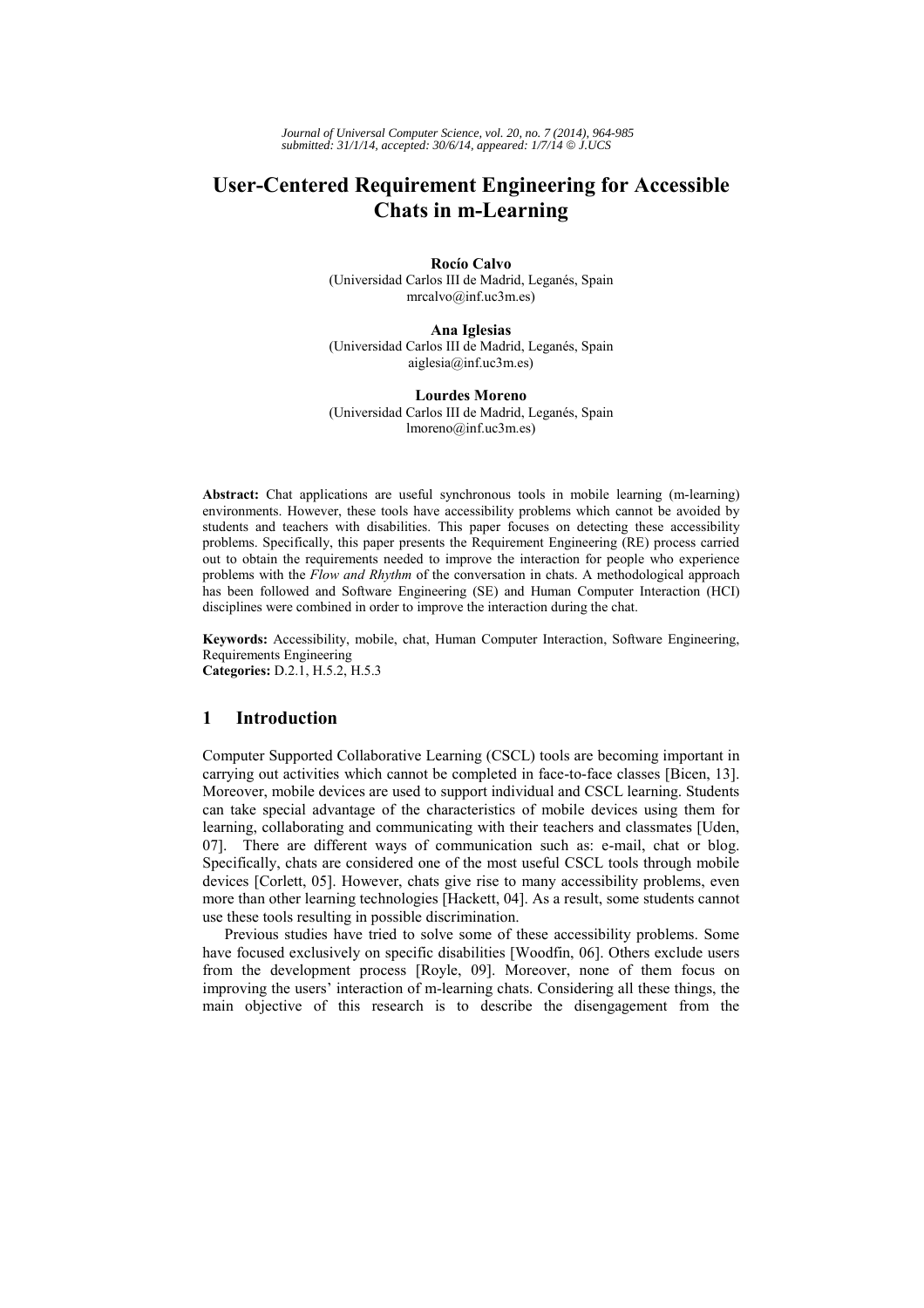Requirement Engineering (RE) technology process carried out to improve the mlearning chat interaction for people who experience problems related to the *Flow and Rhythm* of the conversation. To achieve this, Software Engineering (SE) and Human Computer Interaction (HCI) disciplines were combined.

Next, the related State of Art is specified. After that, the RE process is detailed for this specific research. And finally, the conclusions and future research are presented.

### **2 State of art**

This section specifies the chat's accessibility problems, previous accessible chats and how HCI and SE disciplines have been combined previously in the RE process.

# **2.1 Chat Accessibility Problems**

Real time tools in learning environments can improve the informal learning and the academic development of the students [Dhir, 13]. One of the CSCL tools which supports just in time learning is Chat. This tool is really useful in communicating with other students or teachers e-learning environments [Corlett, 05]. However, chats cannot be used by everybody because of their accessibility barriers [Hackett, 04]. This problem is contravenes human rights because it does not comply with international laws, which try to preserve the human rights related to education, such as: The Special Education Needs and Disabilities Act (SENDA) in The United Kingdom [UK Law, 01] or The Disabilities Education Act (IDEA) in The United States [USA Law, 04].

Some barriers are related to the assistive technology that some people need to use because the user agents do not provide complete support for this technology. For instance, if the website is continuously auto-refreshing, it causes the screen reader to restart reading [Lazar, 07] and Braille-display users experience problems because the assistive technology reproduces the new sentences even if the previous sentence has not been enunciated completely [Hampel, 99]. Furthermore, if the technology is not used properly, people could experience other accessibility barriers [Schoeberlein, 09]

Other problems are related to the *Flow and Rhythm* of the conversation. Learners with dyslexia can feel embarrassed as they have some problems in the interaction [Woodfin, 06]. Furthermore, if one of the emitters is not able to type quickly enough, he or she might not be able to follow the conversation because the other user is writing quicker [Guenaga, 04]. Moreover, foreign students could have *Flow and Rhythm* problems because they need more time to think in other language [Noll, 10].

### **2.2 Previous Accessible Chat Approaches in Learning Environments**

Previous researches have tried to improve the accessibility problems that users face when they interact with chats. As regards the use of chats in e-learning environments such as Learning Content Management Systems (LCMS), some of them have tried to improve more accessible chats in their tools. For instance, Moodle 2.3 has an interface which does not use frames or Javascript technology and the messages are not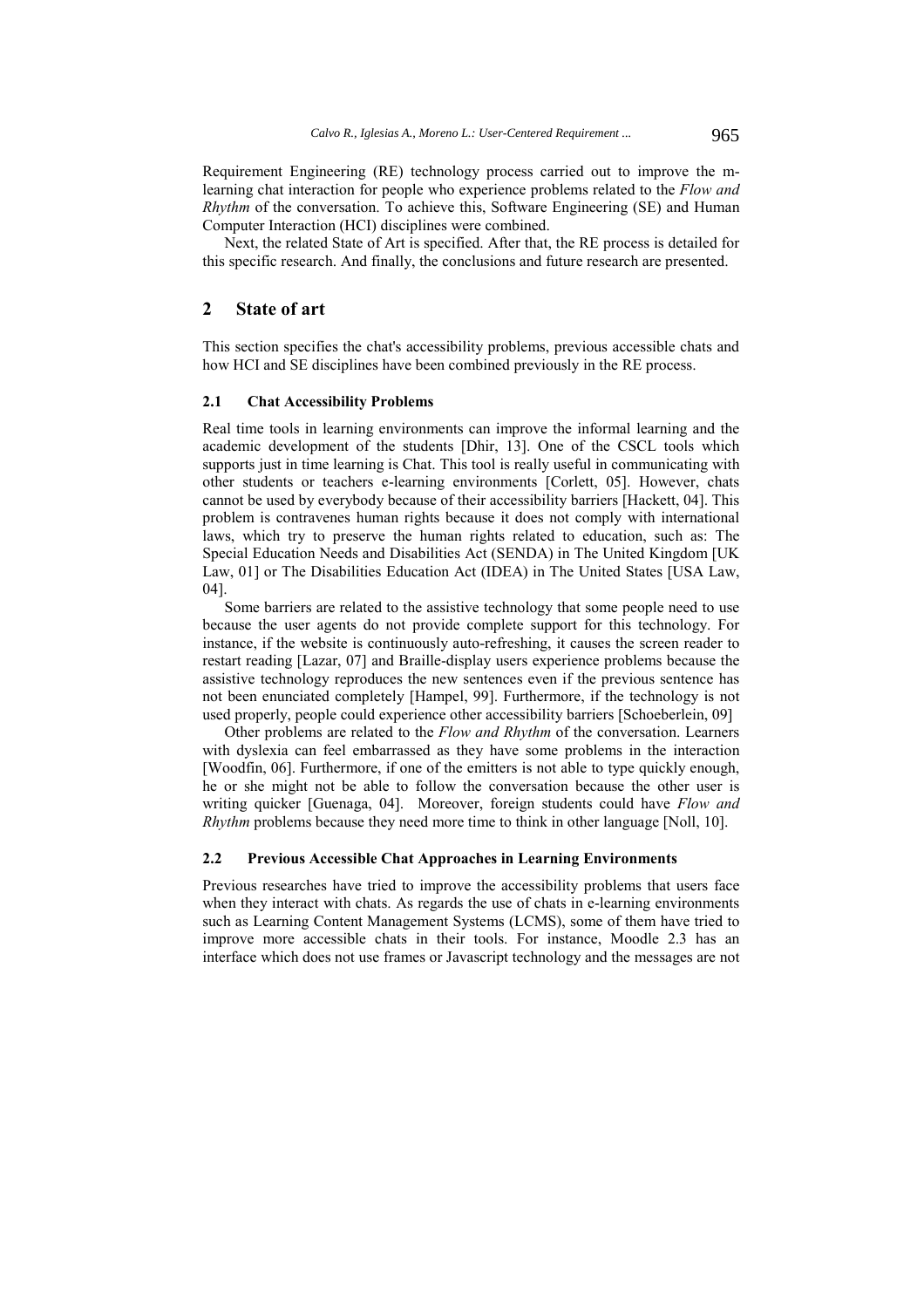autorefreshing continually [Moodle, 11]. Furthermore, ATutor introduces AChat<sup>1</sup> to solve some technological aspects which can be used by users who use assistive technology and provides functionalities such as specifying the auto refreshing time or refreshing messages manually among others proposals. Moreover, Blackboard<sup>2</sup> creates an accessible chat which allows shortcuts and better support to screen readers to be added [Blackboard, 13]. However, it does not provide "equal access" to all users; although some accessibility guidelines such as Section 508 Act [USA Law, 98] or W3C accessibility guidelines [W3C, 08] are performed by the tool [Blackboard, 12]. Another example is provided by eCollege<sup>3</sup> which complies with the Section 508 Act and provides a chat option for use by assistive technologies [AccessIT,04]. 4

As regards chats in mobile devices, AssistiveChat provides new features such as: predefined sentences or words for people with communication needs who have little or no functional speech disabilities. Furthermore, the PictoChat [Royle, 09] uses a chat for learning environment through a Nintendo DS console. This chat allows users to write or draw on the screen and communicate with their colleagues; it could be useful to allow users to use drawings instead of words or sentences. However, these chats are not accessible because they did not consider accessibility in its design.

## **2.3 Requirement Engineering combining Human Computer Interaction and Software Engineering disciplines**

The RE process is really important in the software lifecycle because it can mean the failure or success of an information technology project [Lyytinen, 87]. Thus, it is important to pay attention to the RE in any system and carry it out conscientiously. Depending on the author the RE process can be divided into three [Kramer, 88] or four [Thayer, 96] phases. Based on Kramer research there are three RE phases: elicitation, specification and validation. The elicitation phase captures the requirements that the system and user needs. After that, the specification phase formalizes these requirements to be understood by engineers. Finally, the validation phase checks whether the specified requirements are correct or not. These phases must include a relationship between developers, analysts, designers, customers and users because the lack of interaction between them could bring about the failure of the final developed system [Escalona, 04]. HCI and SE methods are really important in the RE process to obtain both, the user and system requirements to create an accessible chat in mobile devices for learning environments [Jerome, 05].

There are some methods which are specific to a discipline, others are used in both disciplines and sometimes, although they are used in both disciplines, they are used in a different way [Seffah, 05]. Moreover, previous research work has studied the gap between SE and HCI disciplines. For instance, the study provided by Sutcliffe [Sutcliffe, 13] combines both of them in the RE process. Furthermore, [Escalona, 04] specifies the main methods used in SE for each phase of the RE process and [Maguire, 01] explains the HCI methods used for each phase.

 1 http://atutor.ca/achat/

 $\overline{2}$ http://www.blackboard.com/

<sup>3</sup> http://www.ecollege.com/

<sup>4</sup> http://www.assistiveapps.com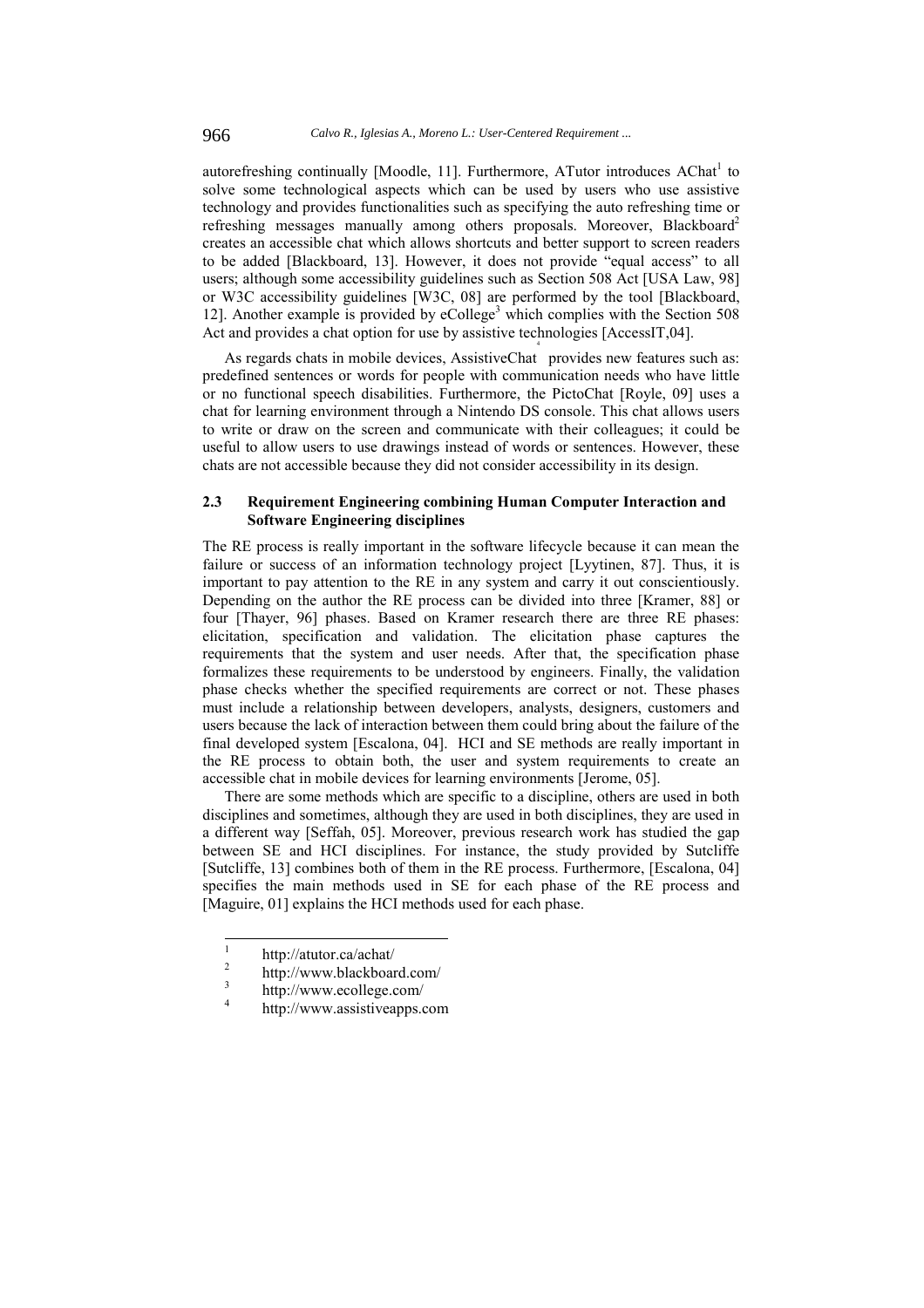#### **2.4 Discussion**

Creating accessible software is important to avoid the barriers that students and teachers experience. Previous research has detected accessibility problems and one of the most significant problems that people face is related to follow the *Flow and Rhythm* of the conversation. Moreover, the objective of previous chats is to reduce these accessibility problems. However, they have limitations in the RE process such as not including user participation, the lack of compliance with standards and guidelines, the design for specific technologies or the lack of improvement in user interaction. Thus, the different ways of performing a suitable RE process have been analyzed in order to follow those that best involve users.

Considering all these aspects, the main goal of the research is to improve the interaction of chats for people who experience problems with the *Flow and Rhythm* of the conversation. This article presents a combination of SE and HCI methods in the RE process to improve the interaction of chats in m-learning environments.

# **3 Requirement Engineering of an accessible chat in Mobile Devices**

This section shows how the RE phases have been performed to obtain the main requirements that a chat for mobile devices and learning environments should have to become accessible. In order to disengage the requirements from the technology, a chat has been considered which is not specific to any technology. This research is based on the study [Kramer, 88] which specifies that the RE phases are: elicitation, specification and validation . Moreover, it is based on the two studies which specify the HCI and SE methods [Escalona, 04] and the study which includes HCI in the SE process [Maguire, 01]. Table 1shows the main methods used in the RE process, their phase and the discipline or disciplines followed in each method.

The following sections present how the HCI and SE disciplines were combined in the RE process to obtain the requirements for an accessible chat in mobile devices.

#### **3.1 Elicitation of Requirements**

Our research combines the HCI and SE disciplines to elicit the requirements. This phase specifies how these methods have been carried out.

#### *3.1.1 Analyze and identify stakeholders and users.*

According to the HCI discipline, the first step in eliciting the requirements is to obtain the main users and stakeholders who use chats in m-learning. The study focuses on people with disabilities who might be able to communicate through text-conversations without having problems related to vocabulary or sentence structure. Thus, people with severe cognitive disabilities or people with hearing disabilities whose mother tongue is sign language were not considered in the study. Furthermore, to limit the research, teachers and students are the stakeholders and users of the system. They can interact with each other and teachers do not conduct the conversations.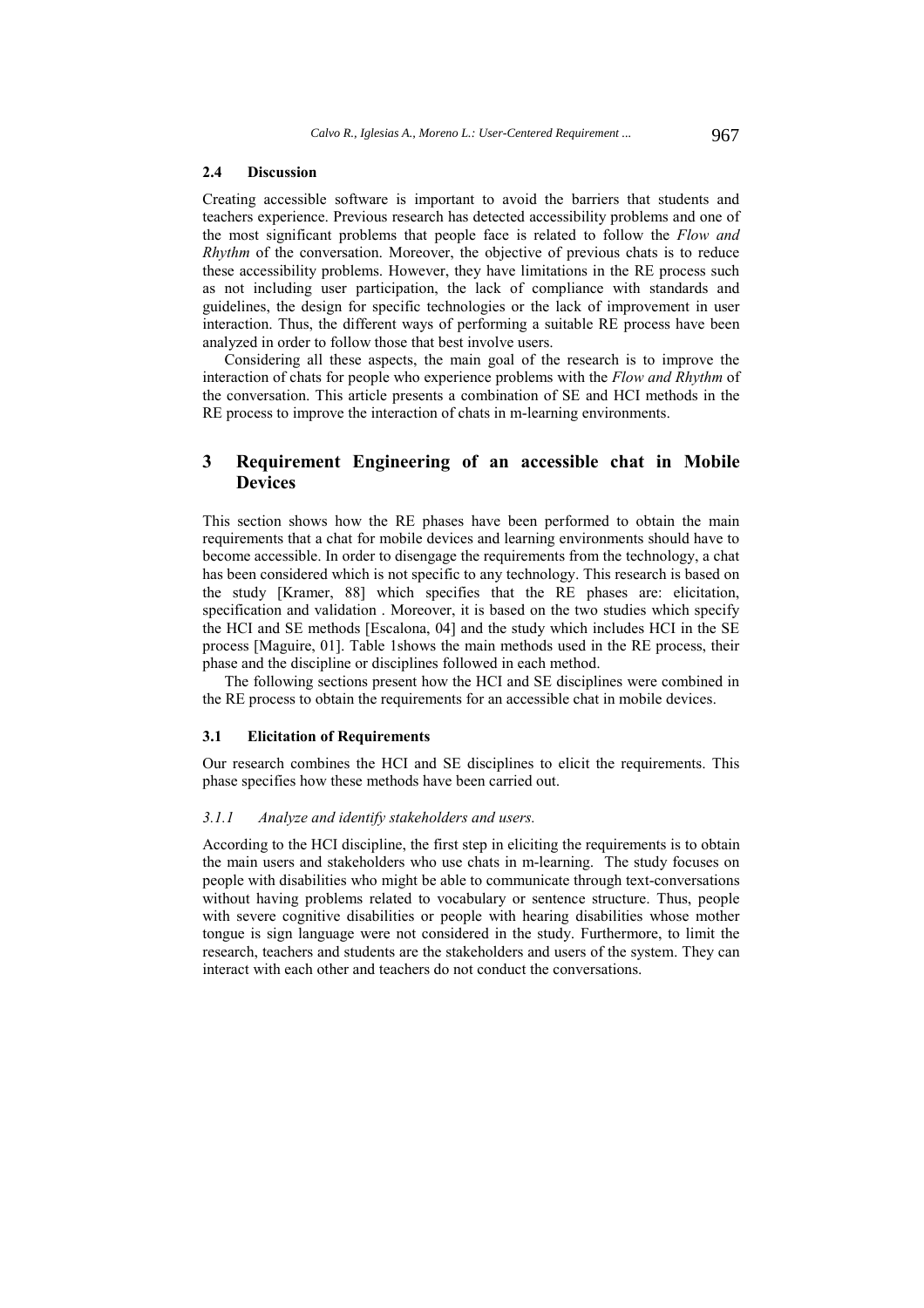### *3.1.2 Context of use analysis*

In order to obtain a good solution proposal, a specific domain has been chosen to elicit accessibility requirements for m-learning chats. Thus, we analyze the users' needs for chats in m-learning environments.

The research focuses on one of the CSCL synchronous tools [IMS, 04] the chat. Moreover, it is important to emphasize that this research focuses on the synchronous way in which users are connected. Furthermore, the chat is enshrined in the two types of interaction which could be possible in a chat for m-learning purposes, learner and instructor and learner and learner. It means that students and teachers could carry out the same tasks and instructors are not the only source of knowledge.

| Phase         | Methods                                         | Discipline |
|---------------|-------------------------------------------------|------------|
|               | Identify stakeholders and users and stakeholder | HCI, SE    |
|               | analysis                                        |            |
|               | Context of use analysis                         | <b>HCI</b> |
|               | Existing system/competitor analyzes             | <b>HCI</b> |
| Elicitation   | Personas                                        | <b>HCI</b> |
|               | Scenarios                                       | <b>HCI</b> |
|               | Questionnaires                                  | <b>HCI</b> |
|               | User interviews                                 | HCI        |
|               | Standards and guidelines                        | <b>SE</b>  |
|               | Categorize requirements                         | HCI        |
|               | Natural Language                                | <b>SE</b>  |
|               | Use Cases Diagram                               | <b>SE</b>  |
|               | Sequence UML Diagram                            | <b>SE</b>  |
| Formalization | Templates. Use Case Description                 | <b>SE</b>  |
|               | Storyboard                                      | <b>HCI</b> |
|               | Scenarios                                       | HCI, SE    |
|               | Mockup                                          | <b>HCI</b> |
|               | Review / Audit                                  | <b>SE</b>  |
| Validation    | <b>User Interviews</b>                          | HCI        |
|               | Questionnaires                                  | HCI        |
|               | Prototype Validation                            | HCI, SE    |

### *Table 1: Methods used in each Phase and the Discipline*

### *3.1.3 Existing system/competitor analyses*

Existing chat applications (in mobile and desktop devices) have been analyzed to study their functionality and accessibility problems. Related to the chat's accessibility problems in e-learning environments, accessibility evaluations of some chats used by some of the most used LCMSs around the world such as  $\text{Autotr}^5$  or Moodle<sup>6</sup> have been carried out [Seffah, 05] based on WCAG 2.0 and Authoring Tool Accessibility

 5 http://atutor.ca/

<sup>6</sup> https://moodle.org/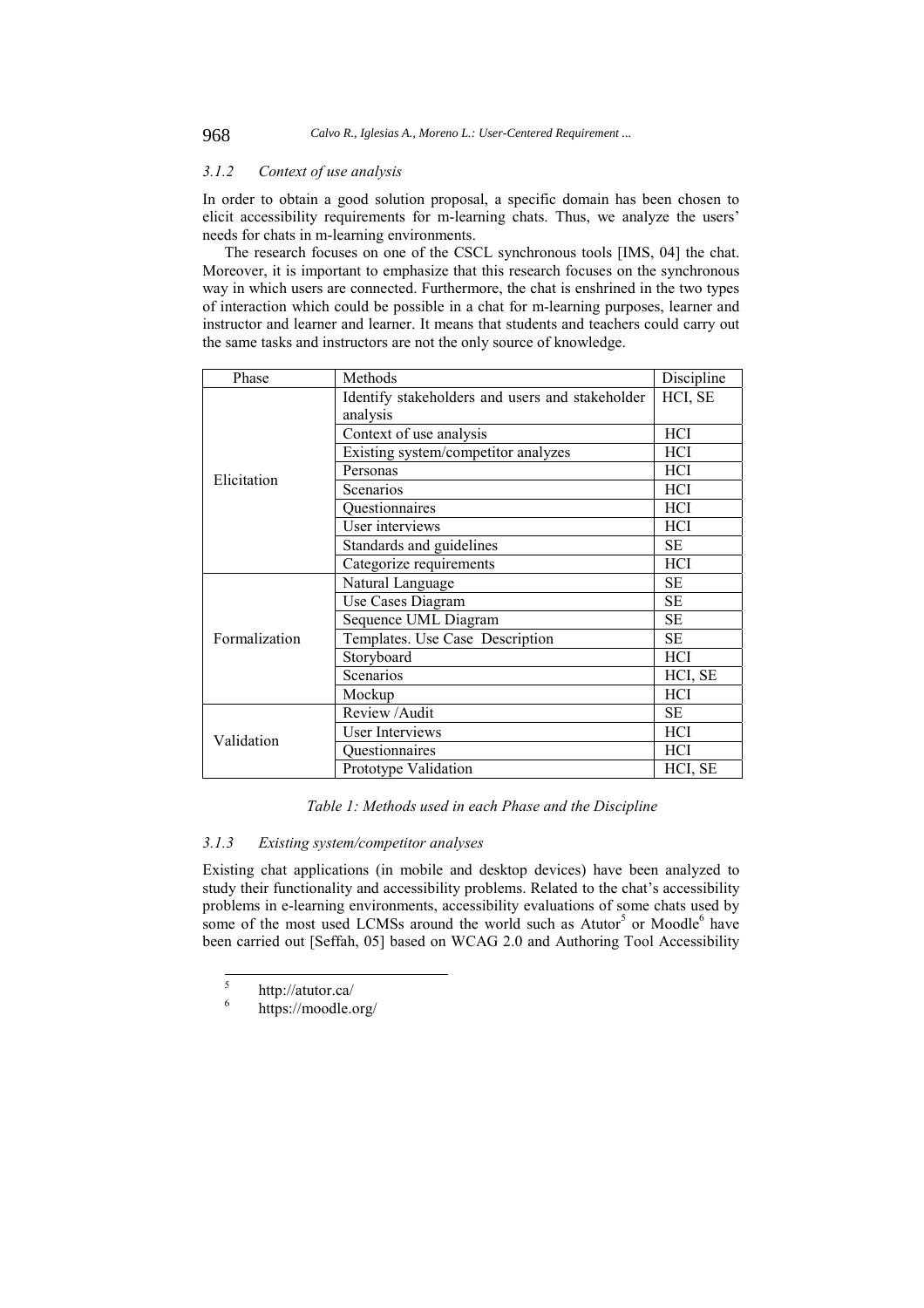Guidelines (ATAG 2.0). The results showed that the evaluated tools do not comply with the minimum legal accessibility conformance level (AA).

#### *3.1.4 Personas and Scenario Methods*

The Personas and Scenario methods were combined in order to obtain accessibility problems in the previous phases of the research. Firstly, hypothetical users were created to represent groups of users who shared behavior patterns, objectives and necessities [Cooper, 03]. And secondly, the Scenario method was used to obtain information related to how the Personas created in the previous phase interact with chats in mobile devices [Carroll, 97]

The users, who perform chats, in an m-learning environment are students and teachers with different characteristics. According to Henry in [Henry, 07], it is important to emphasize that each user has his or her own characteristics and that each user is able to perform each task depending on their abilities or disabilities, or the level of expertise, age and so on. Specifically, people, who use a chat through a mobile device, can be limited by some characteristics: the type of disability (speech, visual, physical, hearing or cognitive), age, sex, native tongue, place of birth and previous experience in mobile devices, using web, assistive software and chats. The analysis of these characteristics allows us to create and categorize the personas. The Figure 1 illustrates an example of the personas method used in this work.



*Figure 1: Example of Persona Method of HCI* 

Moreover, the Scenario method [Carroll, 97] is used by HCI and SE disciplines but in a different way. HCI uses it to know how people interact and SE uses it to obtain the system's requirements. Each created scenario has different characteristics and specifies the actors who interact with the application, carrying out the main tasks related to the chats, the objective of the scenario, the context in which the scenario is carried out, the handicaps that this scenario has and the people who may have the same problem as the persona who is involved in the evaluated scenario. Furthermore, all the scenarios were framed in m-learning to obtain the requirements that a chat user needs in this context [Calvo, 12]. An example of these scenarios is shown in Table 2 .

Through the scenario method, it was detected that apart from students with disabilities, people without disabilities could experience problems related to following the *Flow and Rhythm* of the conversation because these specific situations could be compared with an occasional disability. As a result, these problems are similar to the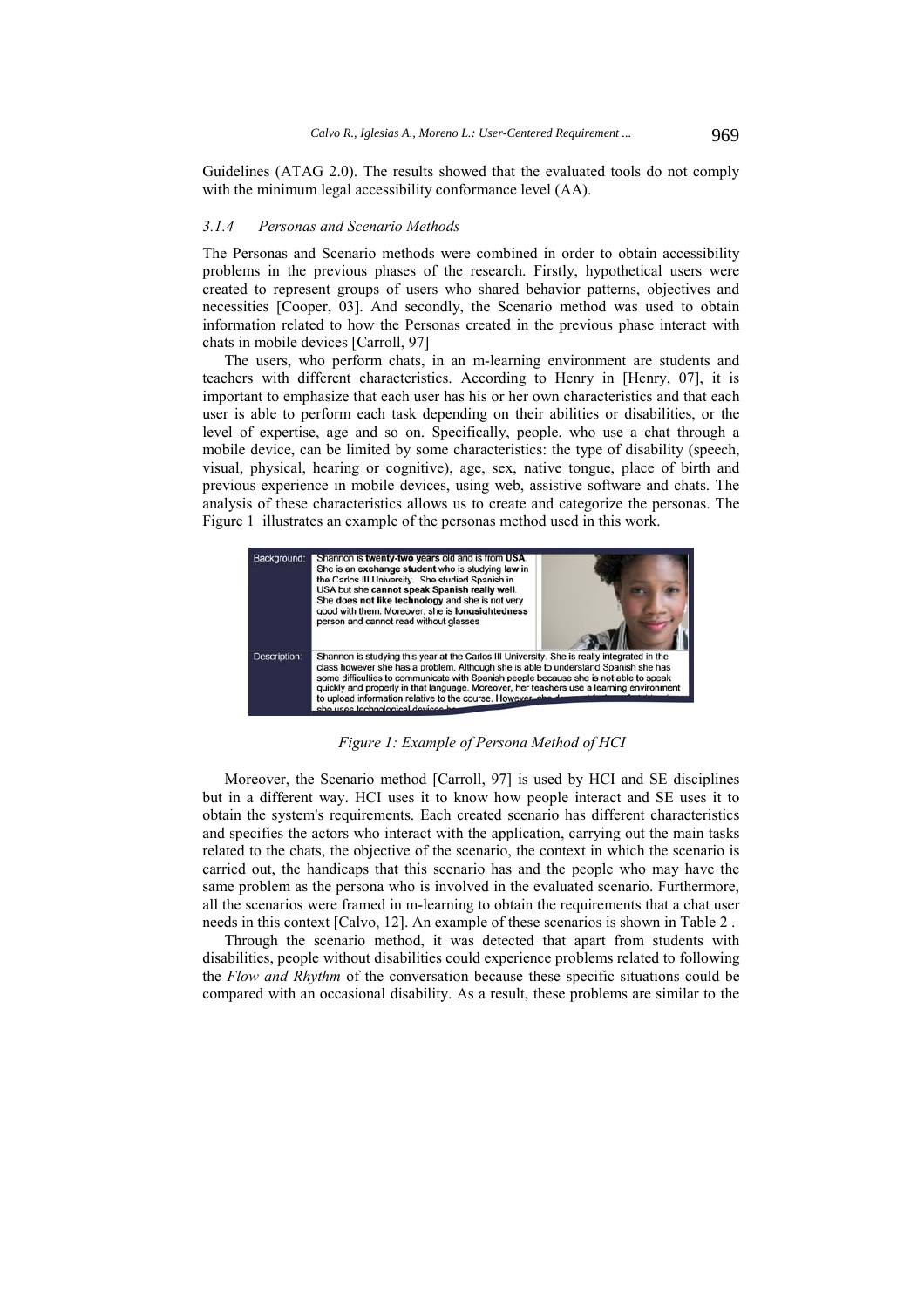problems that people with disabilities experience. Thus, older users, foreign students and people with little or no technological expertise may experience this difficulty too.

#### *3.1.5 User Interviews*

Qualitative research is really useful to obtain a greater depth of user opinion as users can explain their answers [Patton, 02]. Both disciplines include user interviews in a similar way to obtain both the user and system's requirements and needs.

In this work, before each interview, the interviewer explained the main goal of the experiment to the interviewee. Furthermore, some relaxed questions were asked previously to warm-up the interview. The interviews were semi-structured and followed the questions in the questionnaires distributed to users but respondents were able to specify why they chose each option. These interviews were either telephone calls or audio-conferences and the interviewees were people who were interested in becoming part of the research work. The questions were asked for one hour and they were related to their personal situation, their technological habits and the problems that they face when they use chats. All questions were open questions and the users could explain their experience when they use the chat in different environments.

| ID: ChatSentences Rosa Antonio |                                                                                                                                                                                                                                                                                                                                                                                                                                                                                                                                                              |  |  |  |
|--------------------------------|--------------------------------------------------------------------------------------------------------------------------------------------------------------------------------------------------------------------------------------------------------------------------------------------------------------------------------------------------------------------------------------------------------------------------------------------------------------------------------------------------------------------------------------------------------------|--|--|--|
| Actors:                        | Rosa and Antonio                                                                                                                                                                                                                                                                                                                                                                                                                                                                                                                                             |  |  |  |
| Objective:                     | Send chat sentences                                                                                                                                                                                                                                                                                                                                                                                                                                                                                                                                          |  |  |  |
| Settings:                      | Rosa and Antonio are chatting in different places about an exercise.<br>As Rosa is really good at new technologies, she is able to type<br>really fast. However, Antonio cannot type quickly because of his<br>tremor.                                                                                                                                                                                                                                                                                                                                       |  |  |  |
| Handicaps                      |                                                                                                                                                                                                                                                                                                                                                                                                                                                                                                                                                              |  |  |  |
| Task<br>Description:           | Rosa and Antonio are chatting with the mobile device. Rosa sends a<br>message to Antonio. Rosa: "Antonio, I do not understand the last<br><i>exercise</i> ". Antonio starts to reply it. Rosa types more and more<br>sentences really fast but Antonio is not able to answer quickly. As a<br>result, Antonio is not able to follow the rhythm of the conversation.<br>Rosa is answering even if Antonio has not answered it previously<br>and Antonio receives more than one sentence at the same time.<br>Antonio feels uncomfortable and leaves the chat. |  |  |  |
| Problems:                      | (Interaction problem) Unable to follow the Flow and Rhythm                                                                                                                                                                                                                                                                                                                                                                                                                                                                                                   |  |  |  |
| Similar<br>actors:             | Shannon experienced the same problems because she is a foreigner<br>and because of her information technology expertise.<br>David because of his language-based learning disabilities.                                                                                                                                                                                                                                                                                                                                                                       |  |  |  |

*Table 2: Example of scenario method according to HCI discipline* 

A total of ten users participated in the user interviews as detailed in Table 3. Five users were blind, two users had partial vision, two had motor impairments and one had a cognitive disability. Previous studies demonstrated that people with hearing impairments do not usually have problems in reading and writing text [Pilling, 09] or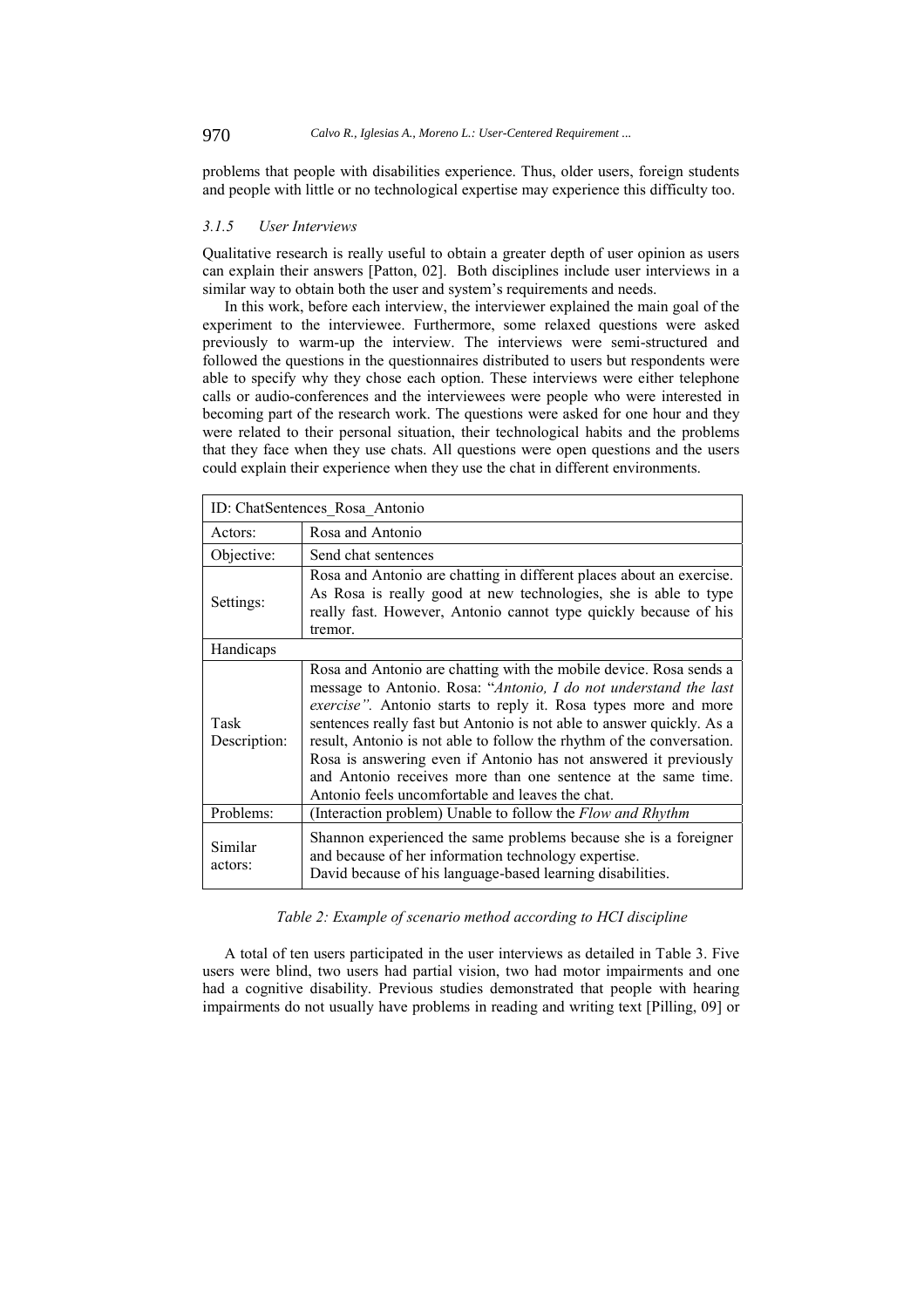they prefer to use sign language instead of written language [Kozˇuh, 14]. Thus, they were not included in this study. From the point of view of the technology that each user uses to access the chats in mobile devices, Table 4 shows both the assistive technology and the mobile device that the user uses.

User1 considered that when he uses chats he is wasting his time because he spends a lot of time writing messages. Moreover, if he is in a conversation, he is not able to type as quickly as the other person and consequently becomes stressed.

As regards User2, he considered that chats are really useful for him and uses different chat applications every day. When he uses chats, he experiences some difficulties and these barriers can be more or less serious, if he uses one or other chat. He considered that the use of *Facebook's* chat is easier on mobile devices than on desktop computers because surfing is easier. He also considers that the *Spotbros'* chat is completely inaccessible for him because it is not supported by screen readers.

| User              | Age   | Gender | Disability     | Chat mobile | <b>Chat Desktop</b> |
|-------------------|-------|--------|----------------|-------------|---------------------|
| User1             | 55-64 | Male   | Blind          | Low         | Low                 |
| User <sub>2</sub> | 35-44 | Male   | Blind          | High        | High                |
| User3             | 35-44 | Male   | Blind          | Low         | High                |
| User4             | 18-24 | Male   | Motor          | High        | Medium              |
| User <sub>5</sub> | 18-24 | Female | Cognitive      | High        | Medium              |
| User <sub>6</sub> | 35-44 | Male   | Partial Vision | Low         | High                |
| User <sub>7</sub> | 45-54 | Male   | Blind          | High        | Medium              |
| User8             | 45-54 | Female | Blind          | High        | High                |
| User9             | 35-54 | Male   | Motor          | High        | High                |
| User10            | 25-34 | Female | Partial Vision | High        | Medium              |

*Table 3: Interviewed Users Characteristics* 

| User              | Learn | A. T.                                                    | M.D           |
|-------------------|-------|----------------------------------------------------------|---------------|
| User1             | No    | Screen reader                                            | Samsung T.G.B |
| User <sub>2</sub> | No    | Screen reader and speak recognition                      | iPhone        |
| User3             | Yes   | Screen reader                                            | Nokia 6710    |
| User4             | Yes   | None                                                     | Xperia J      |
| User <sub>5</sub> | No    | None                                                     | Samsung Lite  |
| User <sub>6</sub> | Yes   | Screen reader, screen magnifier and<br>speak recognition | Samsung ACE   |
| User7             | Yes   | Screen reader                                            | Old Mobile    |
| User <sub>8</sub> | Yes   | Screen reader and speak recognition                      | iPhone        |
| User9             | Yes   | None                                                     | Samsung Ace   |
| User10            | Yes   | Screen magnifier                                         | Xperia SP     |

*Table 4: Interviewed Users Technology Used* 

User3 considered that chats are useful for him. However, he experiences some difficulties when people use emoticons to specify something in the sentences.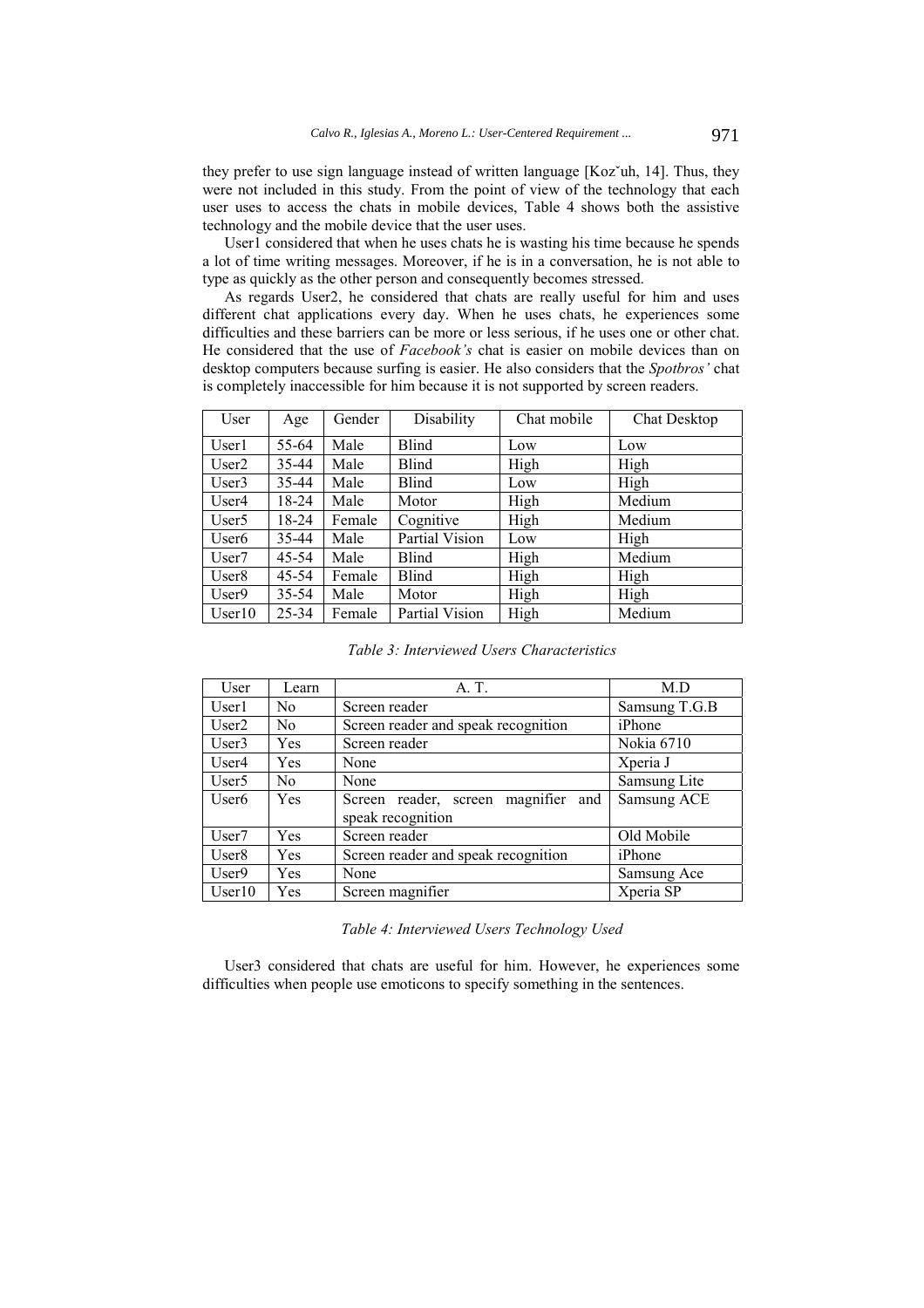### *"When I am speaking with someone and he says 'I go to + EMOTICON', I cannot understand the meaning of the whole sentence"*

Another difficulty is related to answering sentences, if he is speaking with many people, sometimes he cannot follow the conversation. In addition, this person used a chat which is not updated continually. Thus, if he wanted to know the last messages, he had to refresh the page manually and sometimes he got lost in the conversation.

User 4 uses chat every day with his classmates and he uses them in different ways depending on the people with whom he is chatting. As regards difficulties, he specified that he does not experience any. He only has one hand and he is able to write as quickly as other people and sometimes he is able to write even more quickly than other people. User5 has also experienced some difficulties when she chats with her colleagues. Most of the time she is able to communicate with her colleagues without problems; however, sometimes she experience difficulties because she wants to say something at a precise moment and she is not able to write quick enough to do so.

The sixth user, User6, had problems related to the information showed in each message. If the message shows: the image of the person, the nickname, the time and date of the message and the message; he has to spend a lot of time reading the messages information until he reads the text message.

The User7 experienced some problems because of the screen reader. Sometimes he is not able to read the conversation because the messages are on the queue and he has to move to the queue and later to the textbox and insert text. It takes him a lot of time and he has to move the finger from the top to the bottom many times. Besides, in group conversations, sometimes, he switches the mobile phone to "plane mode" to read the conversation carefully and later he turns off the mobile phone from the "plane mode" and he received the messages again. Another user, User8, experienced difficulties due to the inaccessibility of the chat. Sometimes she cannot download some files or cannot access to the chat. In group conversations, she has experienced some problems because she chats slower.

User9 faced some problems when he writes on his mobile device. Although he considers that his writing velocity is normal; sometimes, he needs to connect a Bluetooth keyboard to write better. Thus, sometimes he would like to say something in a specific moment and he could not say it. Moreover, User10 had problems reading the font size because the letter cannot always be increased. Another problem is related to the horizontal scroll, sometimes she has to move a lot to read the entire website.

The results showed that each person experienced different problems when they interact with the chat because of their personal characteristics. Moreover, it is important to emphasize that all the interviewed users, except User4, User6 and User10 who write really quickly, experienced difficulties and most of them (All except for User2, User4, User6 and User10) were related to the *Flow and Rhythm* of the conversation.

#### *3.1.6 Questionnaires Methods*

The use of questionnaires in SE developments, which follow a user-centered design approach, is useful for obtaining the users' opinion as regards their necessities and experiences [Vredenburg, 02]. This research work uses questionnaires to obtain the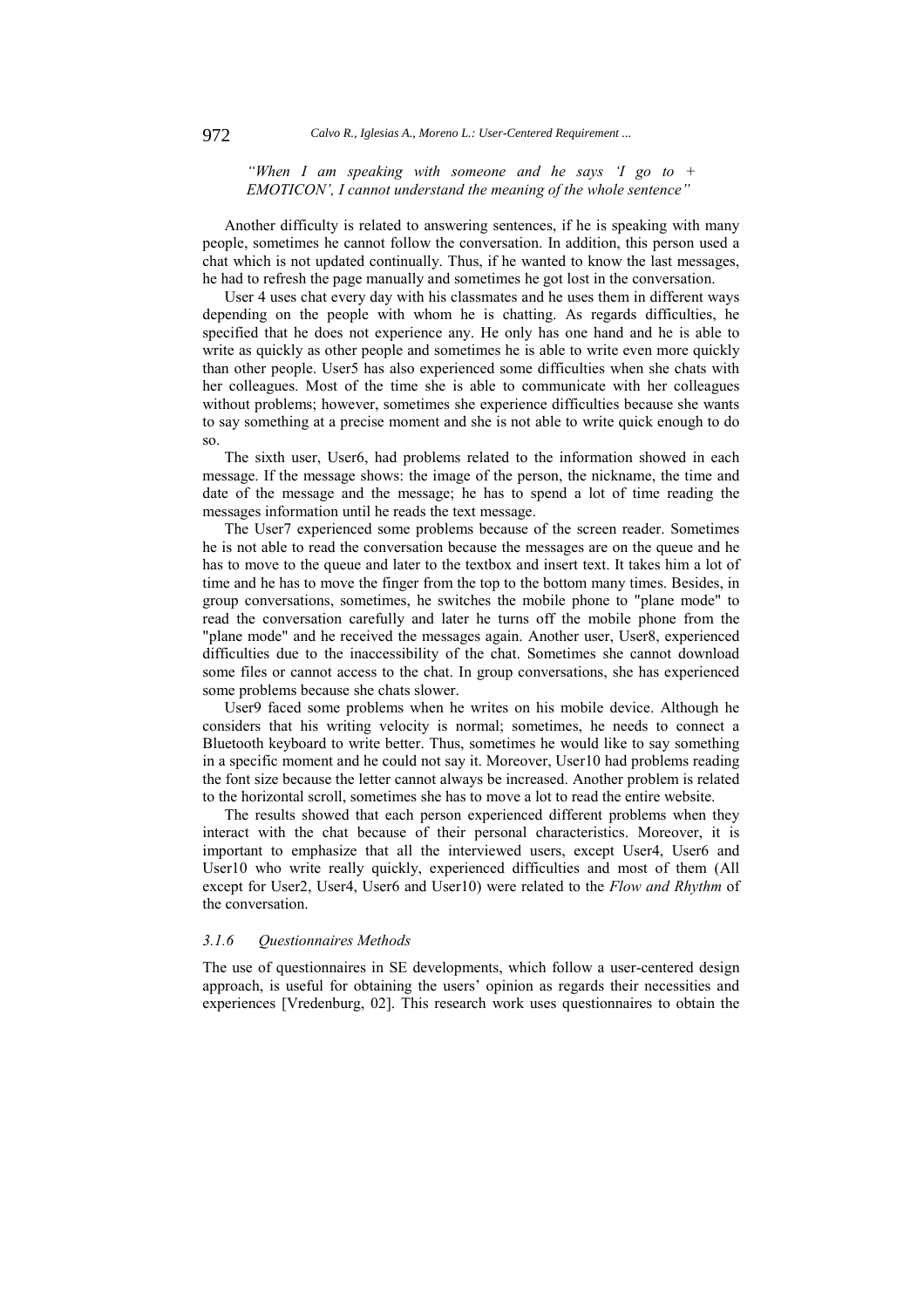user's problems and suggestions for chats. The research is an experiment with a theoretical design and is a *Concurrent control study where participants are not randomly assigned to groups*. A questionnaire was created in three different formats (plain text file, accessible Word document and accessible web-form following the W3C guidelines [WCAG, 08]). Thus, users could decide on the best format which adapts best to their necessities; the questionnaire was disseminated through: social networks, blogs and group mailing lists. The data collection process was open for more than one month and users spent around fifteen minutes to complete each questionnaire.

As regards the questionnaire design, it was drawn up based on the guidelines provided by Kitchenham and Pfleeger [Kitchenham, 01]. The questionnaires were unsupervised surveys; thus, respondents fill in the questionnaire on their own and there is nobody to supervise the questionnaire. The questionnaire was made up of a total of sixteen questions. Fourteen of them rated scale and two of them were openended questions. In addition, it is important to emphasize that six of the rating scale questions were also open-ended questions where people could specify additional characteristics which were not in the options. The questionnaire was divided into different parts: personal information, their kind of mobile device and assistive technology, frequency of use of chats and types of chats and accessibility problems that they faced.

After collecting the questionnaires, the data was analyzed to check whether the data was robust or not. Thus, the questionnaires were checked to see that it was filled in correctly. And finally, wrong questionnaires were not taken into account for the survey. A total of 53 users participated in the questionnaires. But, the number of questionnaires selected was 45 because some of them were not completed properly or they were not part of the target population as they had no disability. The questionnaires were completed by 24 males and 21 females. All of them had a disability such as: visual, hearing, motor or learning and cognitive disabilities which were included in the category of other. However, four people had more than one disability. As regards to their chat expertise, more than half of the users (53.33%) use chats every day on desktop computers and 48.89% on mobile devices. On the other hand, only 2.22% do not use chats on desktop and 20% on mobile devices.

Users were asked about the main problems they face when they interact with chats. They could select barriers from the list provided in the questionnaire or specify other accessibility barriers that they found. These barriers were: I cannot identify the colors and shapes (A1); there are icons which I do not understand (A2); I cannot follow the *Flow and Rhythm* of the conversation (A3); the icons are really small (A4); I cannot write quickly (A5); and there are images without alternative text (A6).

The answers to these questions are shown in Figure 2. It can be observed that people with visual impairments experience more problems when they use chats. These problems are related to: the *Flow and Rhythm* (A5)(A3), the use of colors or shapes to identify information(A1), images, icons or buttons without alternative text (A6) or the use of small icons (A2). On the other hand, the people who experience the fewest problems are those with hearing impairments. They are used to use chats and text messages to communicate with other people [Pilling, 2009].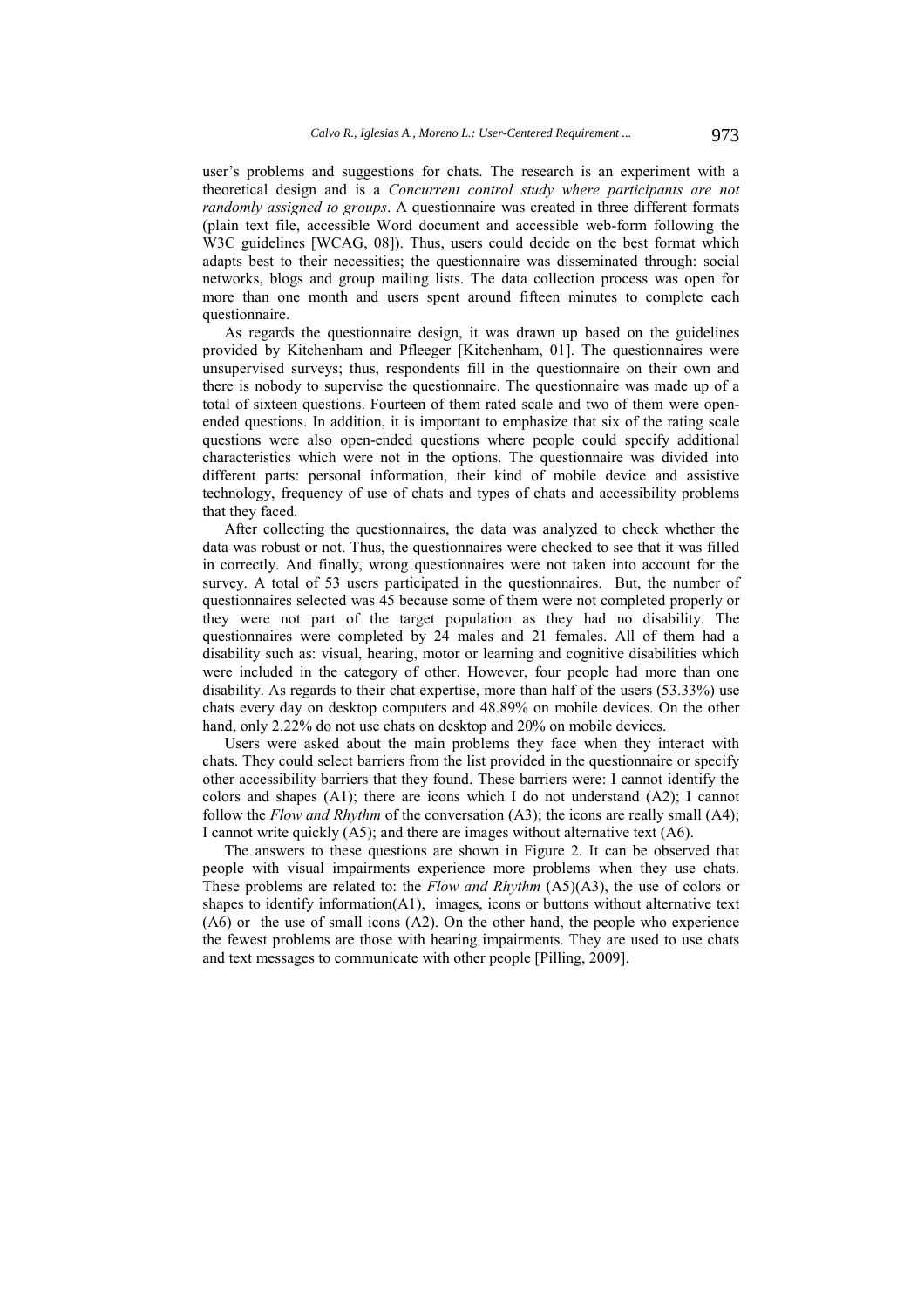

*Figure 2: Chat Accessibility Problems per Disability* 

In general, the most usual problems that people experience are related to interaction (A5, A3). For instance, most people are not able to follow the *Flow and Rhythm* of the conversation (A3) and cannot write quickly when they are chatting (A5). The latter could be a consequence of the former as while they are answering the last message, the other person can type more messages. As a result, they can feel lost in the conversation because they do not have the opportunity to answer previous messages.

#### *3.1.7 Related standards and guidelines*

Standards and guidelines are necessary to develop accessible software. In this study, many standards and guidelines related to accessibility, mobile communications and learning were analyzed in order to obtain the most suitable standards and guidelines.

From the point of view of education, the ISO/IEC TR 29410 [ISO, 11] protocol for m-learning were followed. As regards accessibility, the standard Information technology- W3C Web Content Accessibility Guidelines (WCAG) 2.0 [WCAG, 08], which can be applied to non-web environments too [W3C, 13], is followed. Besides, the Mobile Web Accessibility Best Practices (MWABP) [W3C, 10] and Mobile Web Best Practices (MWBP 1.0) [W3C, 08] are considered for mobile device accessibility.

However, for accessibility and learning, the IMS Guidelines for Developing Accessible Learning Applications [IMS, 04] provide some specifications for accessible CSCL tools. Moreover, the UDL v2.0 guideline is followed for specifying the learning content requirements [CAST, 11].

Based on these guidelines, some requirements to improve the chat's accessibility were obtained. Table 5 shows an example of the study carried out. A specific problem is set out and a possible solution is obtained based on standards and guidelines.

| Problem                                    | Guideline                                              | <b>Obtained Requirement</b>                             |
|--------------------------------------------|--------------------------------------------------------|---------------------------------------------------------|
| The user cannot follow<br>the conversation | 2.2.1& 2.2.2 of WCAG, 14<br>of MWBP; 5, 6 $& 7$ of IMS | The<br>conversations<br>could be stopped by the<br>user |

#### *Table 5: Guidelines related to the Scenario in Table III*

Apart from the previous guideline, there were other requirements such as: *Add an Interlocutor* (Allow controlling the addition of new users to the conversation); *Predefined Sentences* (The system provides predefined sentences to avoid users writing more); *Add File* (Students should specify a description for the uploaded file); *Time Refresh* (The student can control when the messages should be auto refreshed);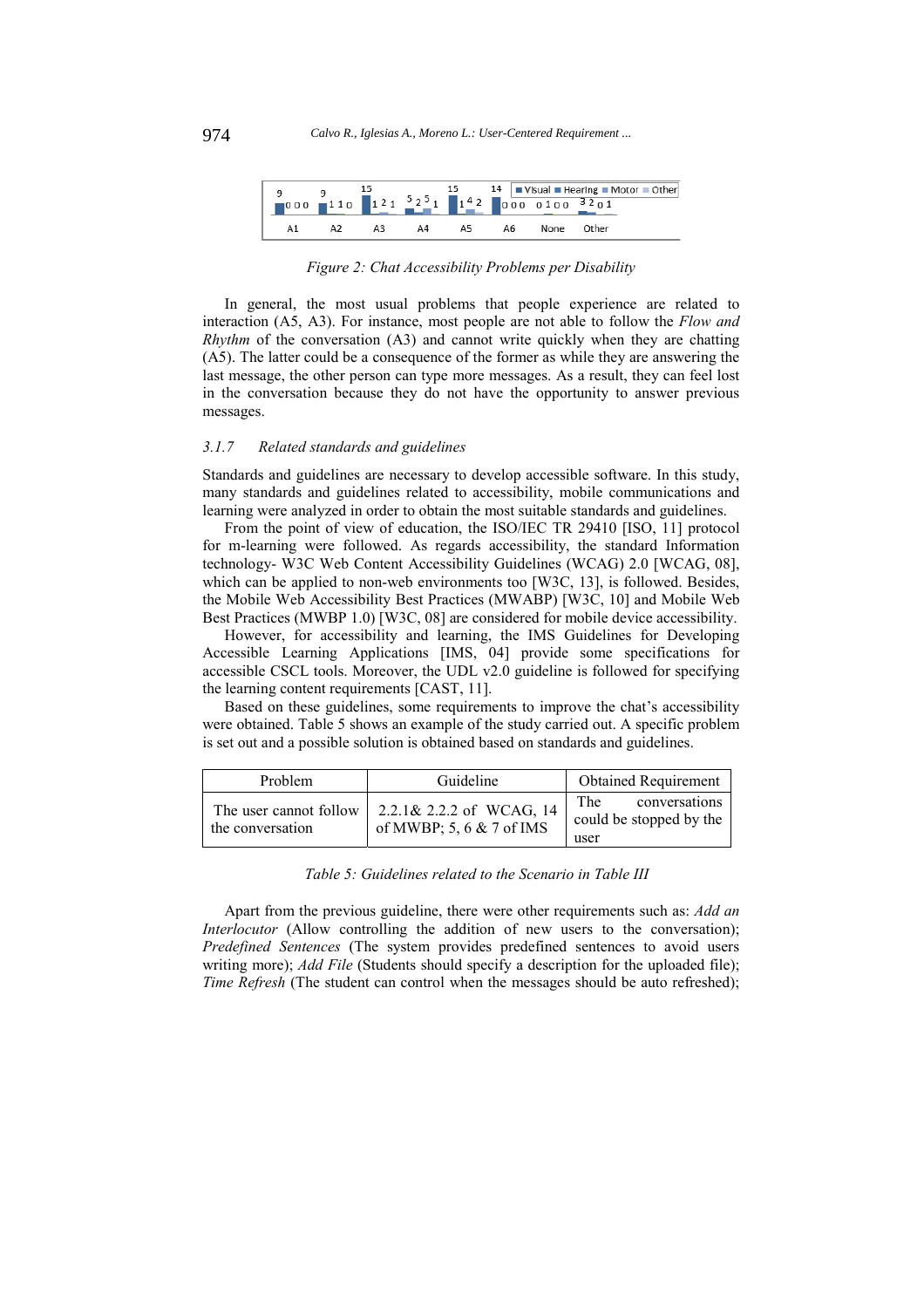or *Clean Messages* (The user should be able to clear the messages shown on the screen)

#### *3.1.8 Categorize Requirements*

Finally, the requirements obtained are classified into: Functional, Non-Functional, Data, Environment and User requirements [Preece, 01].

The methods used to obtain the accessibility problems that people face showed that many users cannot follow the *Flow and Rhythm* of the conversation because: they cannot send messages quickly, they have problems with the keyboard or they cannot read and type as quickly as the other person among other accessibility barriers. In this article, the Formalization and Validation phases, described below, focus on the suggested solution *Stop Auto-refresh Conversation* to improve the chat's interaction.

### *3.2 Requirement Formalization*

The way in which the functional requirements are documented plays an important role in ensuring that they can be read, analyzed, written and validated [Nuseibeh, 00]. Moreover, the way in which the requirements are formalized could make developers use more or fewer lines of code [Kantorowitz, 05]. Then, SE and HCI methods were followed in this phase in order to better formalize the requirements.

### *3.2.1 Natural Language*

The *Stop Auto-refresh Conversation* requirement is specified in natural language as a complement to the formal methods [Escalona, 04] because they could sometimes be better understood by non-technological experts.

#### *3.2.2 Sequence UML diagram and Use Case Description*

The UML sequence diagrams and the use case description methods were combined in order to formalize the *Stop Auto-refresh* requirement. The UML sequence diagram method is used to specify the behavior of the users with the system in a diagram.Figure *3* shows the UML Sequence diagram for the *Stop Auto-refresh*  conversation use case which represents the interaction of two students with the chat. The use of this method cannot be used alone because there is some semantic which is lost. Then, the *Use Case Description* method is used as a complement. The Use Case Description method has been used following the template provided by Cockburn [Cockburn, 01] to detail cases of use in an effective way.

#### *3.2.3 Scenarios*

UML Sequence Diagrams and Use Case Description methods do not completely specify the user interactions. Thus, they must be complemented with the Scenario method, represented with natural language. For example, the *Stop Auto-refresh requirement* is represented with the Scenario method as follows:

*Rosa and Antonio are chatting. Rosa* type*s: "Antonio, I do not understand the last exercise". Antonio starts to type and before he finishes it Rosa sends a message again. Antonio does not feel comfortable and he stops the*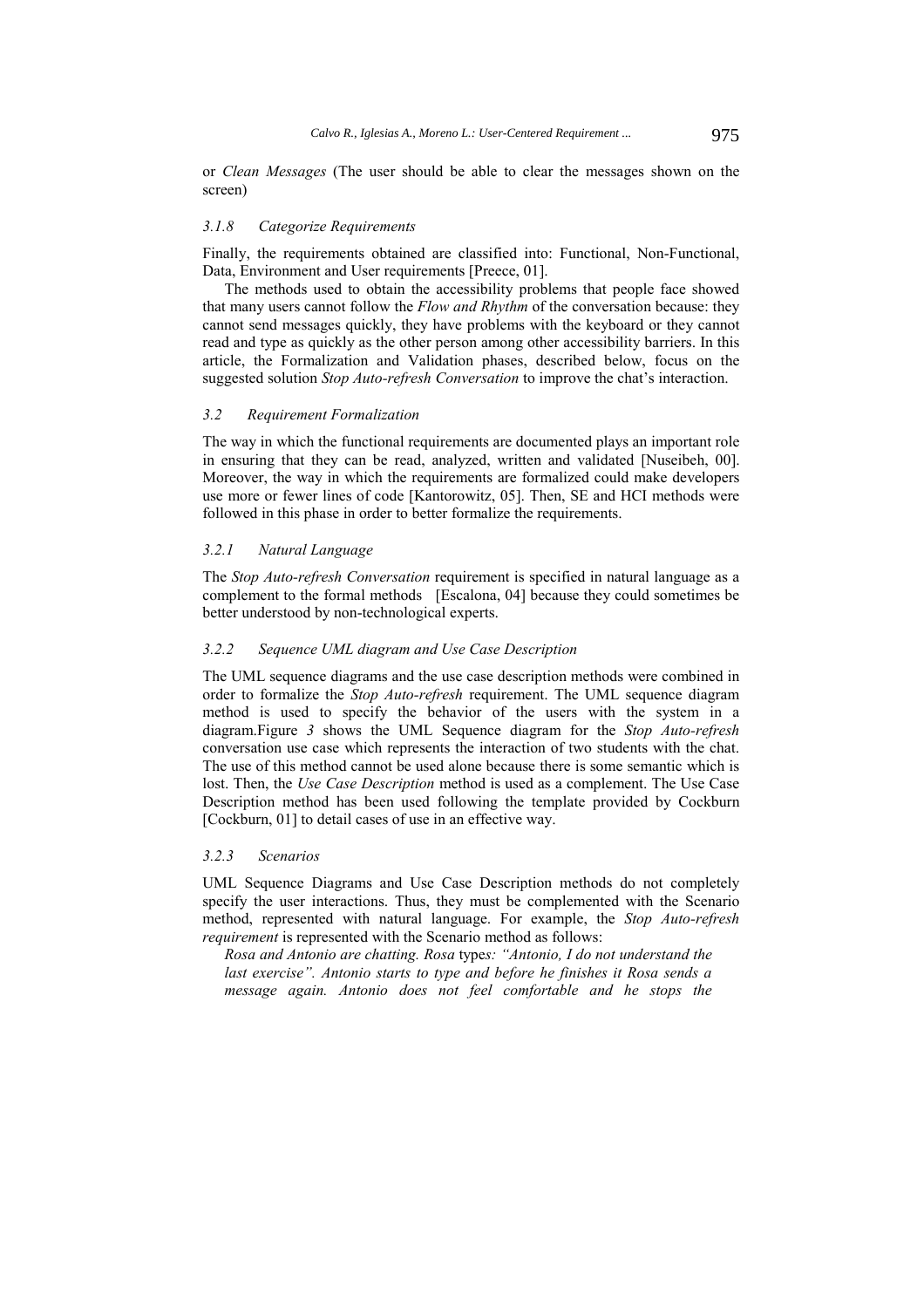*conversation. He presses the 'Stop auto-refresh' button. The system shows the message 'Antonio is busy' to Rosa. Rosa realized that Antonio writes slower than her; she waits. Then, Antonio sends the message "Yes. You are right. They are similar and …" Next the system shows Antonio all the messages that Rosa sent since Antonio pressed the button" Stop Auto-refresh".*



*Figure 3: Sequence UML diagram: Stop the Reception of new messages* 

#### *3.2.4 Storyboard*

Some interaction requirements are really difficult to describe using natural language, formal methods or templates. The *Stop Auto-Refresh* functionality is really complex and has been represented with a Storyboard [Landay, 96] too, see Figure 4*.*

#### *3.2.5 Prototype*

According to Maguire [Maguire, 01], at least a low fidelity prototype should be implemented and iterative prototyping is useful to check whether the tool accomplishes the user's requirements continually. HCI and SE disciplines use prototypes; HCI discipline uses them to evaluate the user interface's requirements while SE centers on evaluating the system requirements [Escalona, 04]. This work uses prototyping to evaluate both the user's and system's requirements.

Furthermore, prototyping should be used to evaluate the ideas and design solutions by users [Nielsen, 93]. Thus, a mockup prototype was created to design the interface. The mockup prototype is an informal, fast and easy to change prototype which is useful in an early development cycle to explore ideas on how the product might seem. This prototype is built to provide a proposal for the design of the chat's user interface. Figure 5 shows the mockup screenshots of the chat.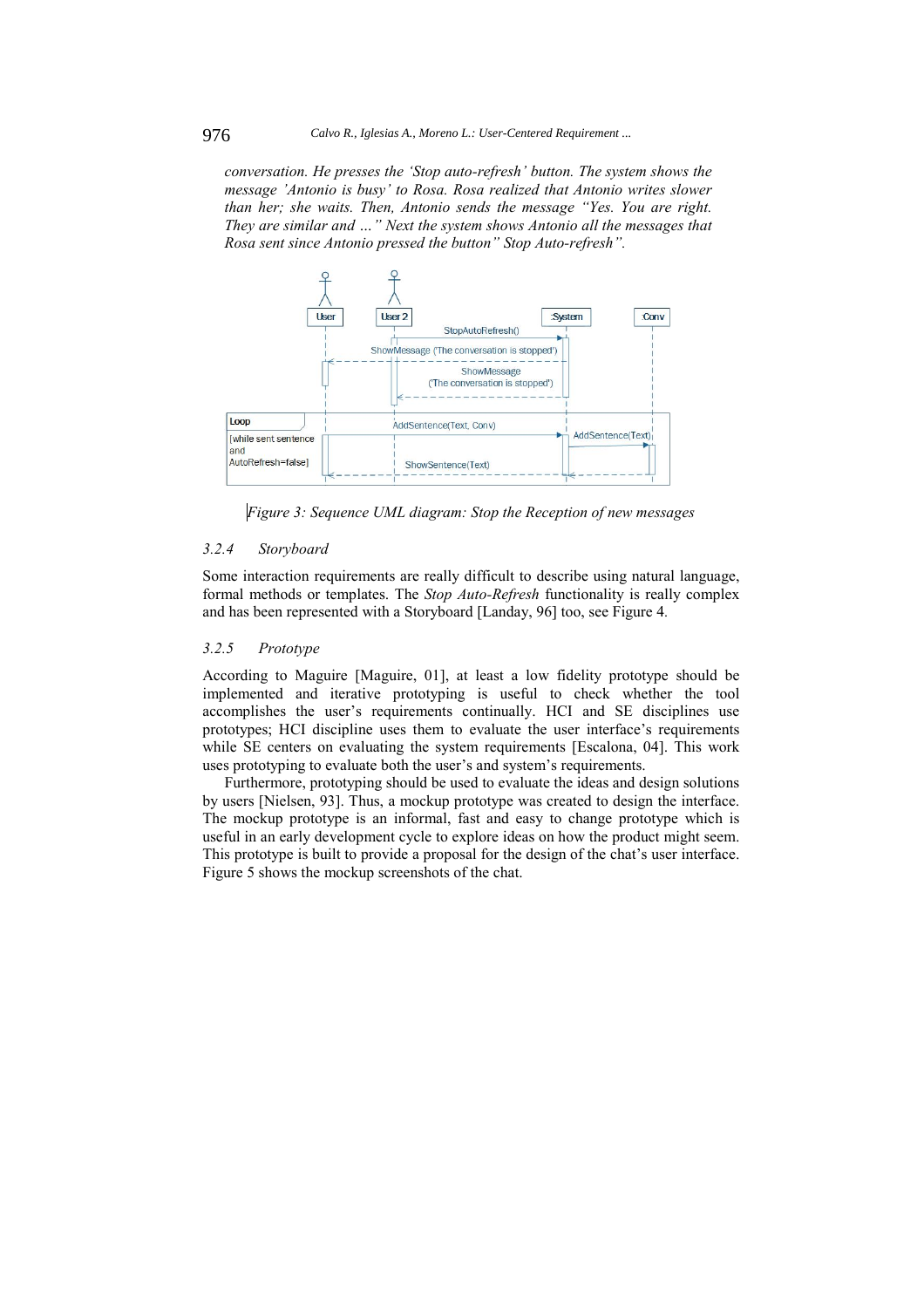

*Figure 4: Hypothetical situation: User needs to Stop Auto-Refresh functionality.*



*Figure 5: Mockup perspective of the user who not stop the reception of messages*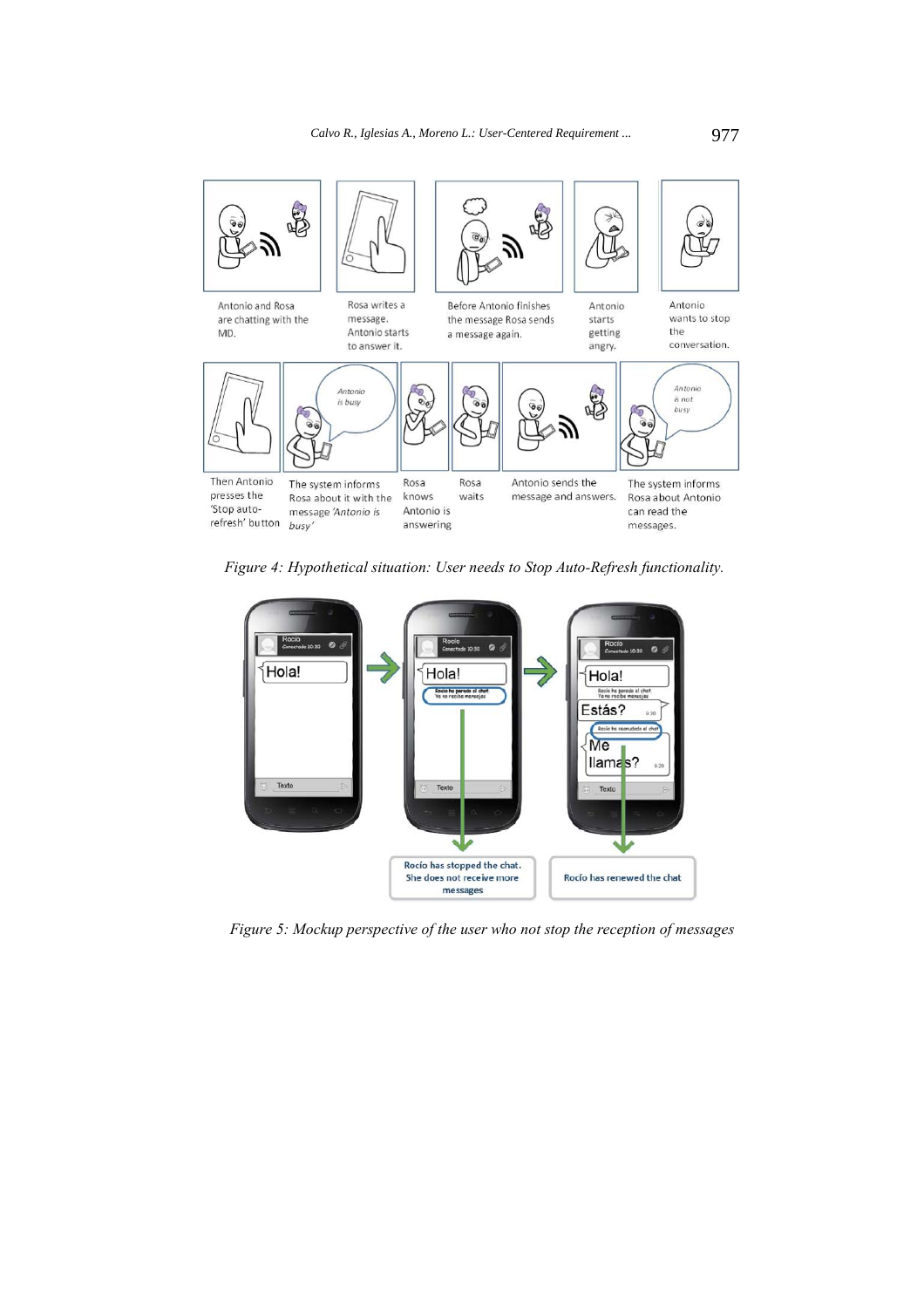### **3.3 Validating the requirements**

After the elicitation and formalization phases, the validation phase is carried out in order to validate the requirements proposed. As has been explained previously, this step also focuses on the *Stop Auto-refresh Conversation* requirement.

### *3.3.1 Review/ Audit*

The document with the formalized requirement is checked by other experts to avoid future problems related to the ambiguity of the requirements. Thus, three accessibility and RE experts have reviewed this documentation.

### *3.3.2 User Interviews*

User interviews related to the *Stop Auto-Refresh* functionality were carried out*.* The method followed was the same as that in the requirement elicitation phase for user interviews. Users answered questions related to the new functionality and expressed their opinion of it. The interviewer described their opinion with regard to the *Stop Auto-refresh* functionality.

The participants were the same users (see Table 3) who participated in user interviews of the elicitation phase. The user's opinions can be divided into three groups: users who consider the new functionality useful (User1, User3, User4, User6, User7, User8, User9 and User10), users who consider the new functionality useful in one-to-one conversations (User2) and people who consider the new functionality useless (User6). Table 6 below, shows a summary of the results obtained in the interviews.

| User              | One-to-one? | Group  | Write more sentences?   | Embarrassed?   |
|-------------------|-------------|--------|-------------------------|----------------|
| User1             | Yes         | Yes    | N <sub>0</sub>          | N <sub>0</sub> |
| User2             | Yes         | $Yes*$ | Yes                     | N <sub>0</sub> |
| User <sub>3</sub> | Yes         | Yes    | Yes                     | N <sub>0</sub> |
| User4             | Yes         | Yes    | Depends on conversation | No             |
| User <sub>5</sub> | Yes         | Yes    | N <sub>0</sub>          | N <sub>0</sub> |
| User <sub>6</sub> | No          | No     | Yes                     | N <sub>0</sub> |
| User <sub>7</sub> | Yes         | Yes    | Only one more           | No             |
| User <sub>8</sub> | Yes         | Yes    | Yes                     | N <sub>0</sub> |
| User9             | Yes         | Yes    | Yes                     | N <sub>0</sub> |
| User10            | Yes         | Yes    | N <sub>0</sub>          | N <sub>0</sub> |

*Table 6: Results of User Interviews on the New Functionality* 

**The new functionality could be useful:** eight out of ten users considered the new functionality useful. For example, User 3 specified that it could be useful for him especially in environments where many people interact. Furthermore, User 4 has no difficulty in writing quickly on the mobile device. However, he considered that it could be useful for him in some situations such as learning environments to read the conversation carefully. In addition, User 5 would use it in similar situations. On the other hand, she said that she would get angry if someone else used it. User 7 specified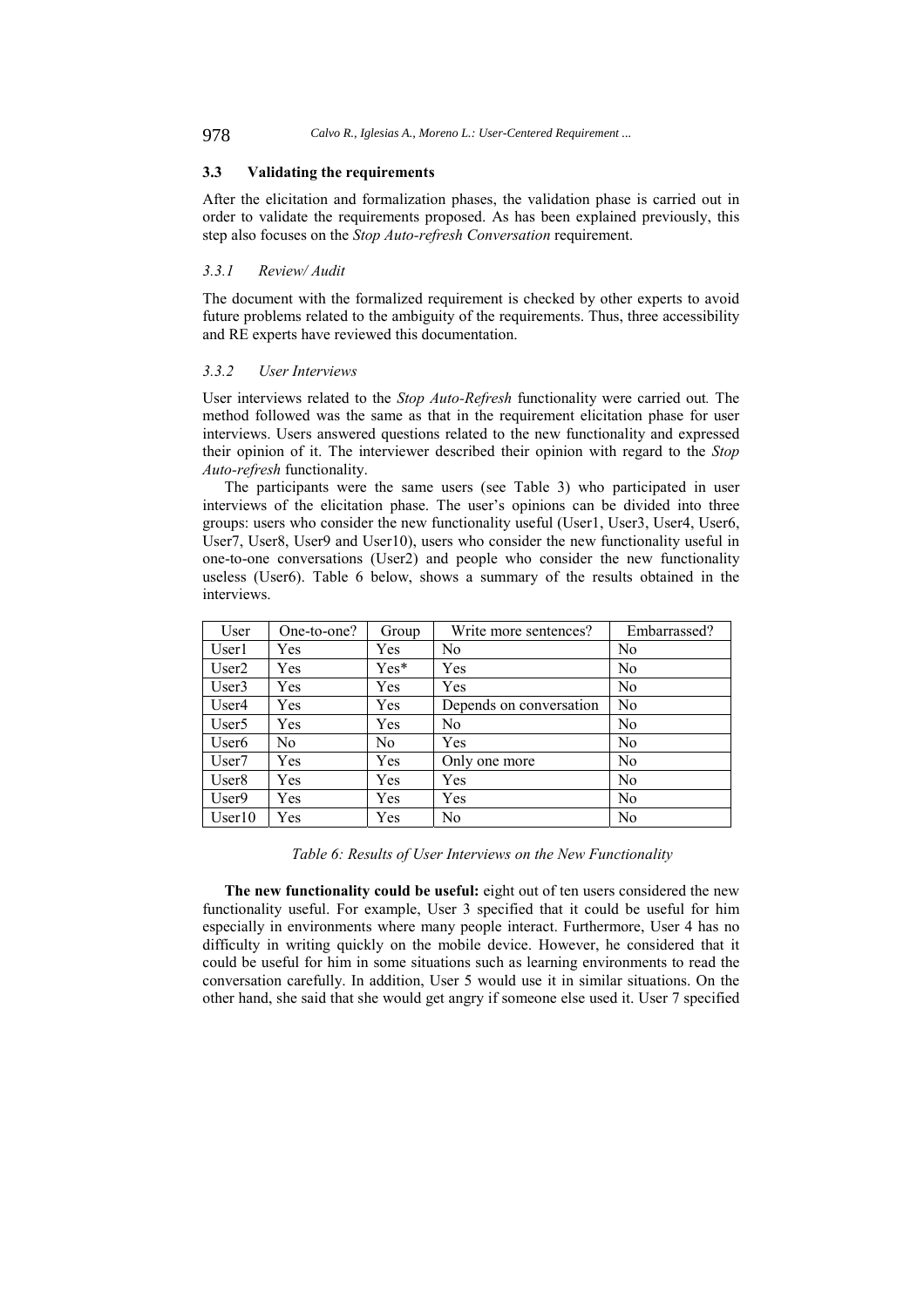that he would use this new functionality in some situations. Moreover, it is important to emphasize that the user already uses "his own Stop Autorefresh functionality". He changes the mobile mode to "Flight mode" to not receive more messages. Besides, User 8 considers it useful; however, she would like to receive only the important messages. Moreover, User 10 specified that it could be useful in group conversations, and she considered that it would be important to be informed about the situation.

**The new functionality might not be useful in group conversations:** User 2 considered that the use of this feature could be useful but depending on the number of users. If there were more than two users, the *Flow and Rhythm* of the conversation could be affected, meaning that the other people could not type more messages.

The new functionality is not useful: User 6 specified that the use of this new button could be disrespectful because it could mean that the other person does not want to chat with him. Moreover, he said that if the conversation were a really important situation it could be a waste of time because the conversation would be stopped.

To conclude, people with less experience or those who write more slowly in chats considered that this new functionality could be useful for them because they could stop the reception of messages. Furthermore, none of them would feel embarrassed if they accessed the button and informed other users about this circumstance.

### *3.3.3 Questionnaires*

The method used to fill in the questionnaires was the same, as was explained in the elicitation phase, to obtain the users' accessibility barriers. However, the user had to specify their opinion of the new *Stop Auto-Refresh* conversation functionality.

Users were explained a situation in which they were chatting with someone and receiving many messages at the same time. Thus, users could use the new functionality, *Stop Auto-Refresh.* Later, users were able to specify what should happen later and what the other user should do. The answers could be: the other user can type more messages and they will be shown together when I renew the conversation (AP1); the other user can type more messages and they will be showed one by one when I renew the conversation (AP2); the other user cannot type more messages until I decide to renew the conversation (AP3); the other user can type only one message more which will be shown when I renew the conversation (AP4); and the other user can type a new message which cannot be sent until I decide to renew the conversation (AP5).

It has been identified that 80.36% of users have a preference for the other users to continue typing messages to each other while they stopped the converstion (AP1, AP2 and AP4). Furthermore, most of them wish that the new messages were shown all together (AP1) (44.64%) instead of one by one (AP2) (25%). In contrast, people do not like that other users were unable to continue writing (AP3, AP5) (19.64%). From the point of view of each disability (visual, motor and hearing impairments), the most selected option was that all the messages should be shown together (AP1). Moreover, other users provided new suggestions as regards this new functionality. Some people suggested the transcription of the messages from voice-to-text and audio-to-text and another person specified that users should decide the best feature for them. In the author's opinion, users should be able to configure the chat preferences.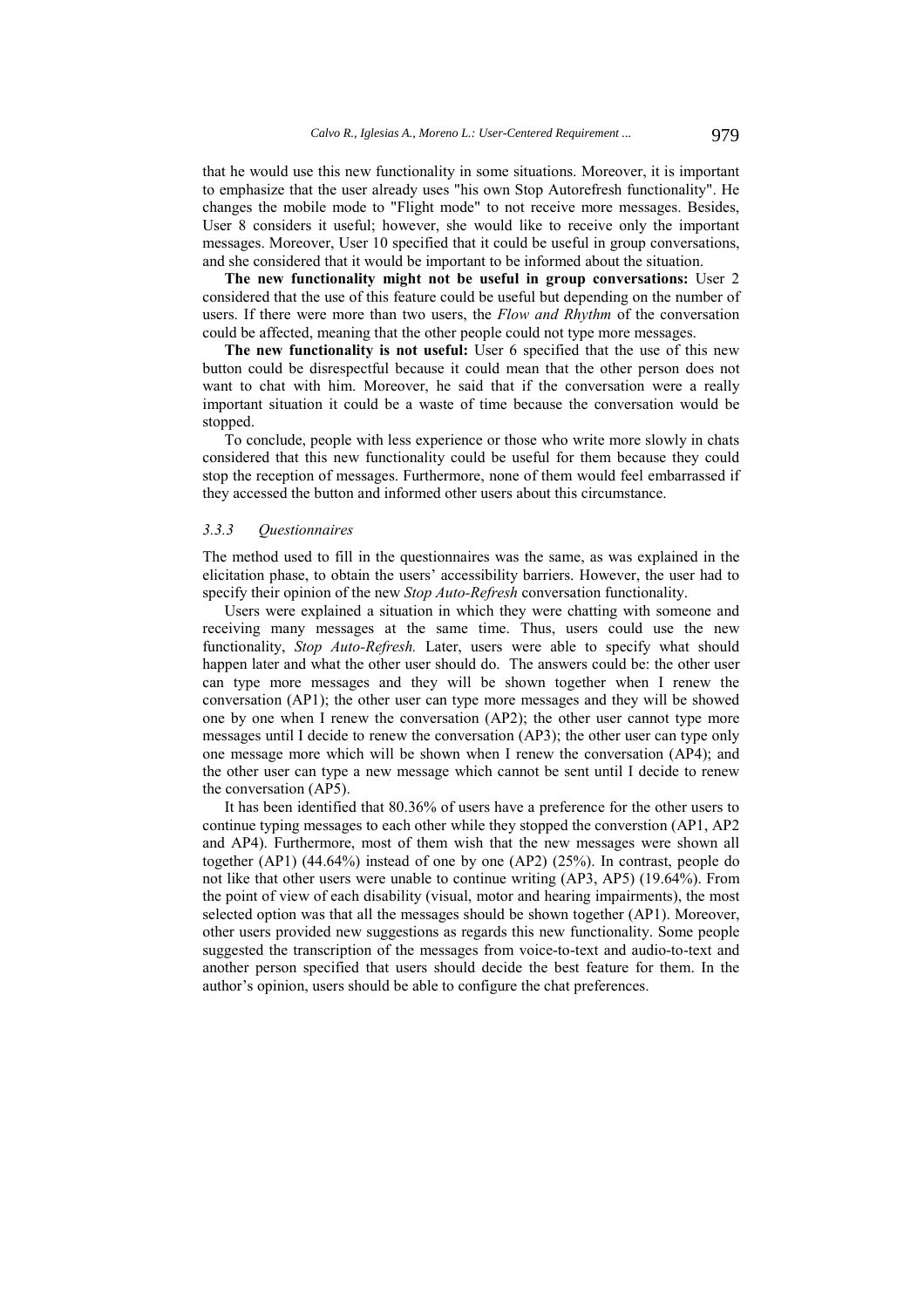Another question was related to the usefulness of the new feature. This question uses a 5 point Likert scale [Likert, 32] (from 0 to 4; from "really not useful" to "really useful"). Most users (74%) think that the new feature is really useful or useful. From the point of view of group disabilities, people with visual (67.6%) and motor impairments (88.9%) consider it a useful feature. On the other hand, people with hearing disabilities consider that it is not useful for them (50%). However, if this disability is combined with other disabilities this feature could be useful for them  $(100\%)$ .

Furthermore, it is interesting to evaluate how they would feel if they used this functionality. This question uses a 5 point Likert scale (from "Really not ashamed" to "Really ashamed"). Most users consider that they would not be ashamed (79%) if they use this new feature and 22.2% of people considered they would be ashamed. Considering disabilities, (14.7%) of people with visual impairments, (22.2%) of people with motor impairments, (20%) of people with hearing impairments will be ashamed. In contrast, (100%) of people with other impairments will be ashamed. However, only two users with other impairments answered the questionnaire.

Considering these results, most of users consider that this functionality could be useful for them and they would not be ashamed to use it. Moreover, most users prefer other user/s to be able to write more messages after they stopped receiving messages.

#### *3.3.4 Prototype Validation*

The Mockup was validated by users to obtaining their opinion of the interface and the system's behavior. Seven participants validated the Mockup, *Table 7* specifies the participants' characteristics. Users were shown the prototype and they were instructed on how to use the system's navigation. Users with visual impairments could not see the Mockup; then, the situation of the new button, how the new button was identified, the messages shown by the system in each screen and the behavior of the system was explained to them. Next, users answered questions related to the system behavior, the message's order [Opt1. (System Message | Other User's | My messages) or Opt2. (System Message | My messages | Other User's)] and layout from the point of view of a user who stops receiving new messages.*Table 8* below specifies the user's answers.

| User           | Age       | Gender | Disability     | Use  | Assistive     | Mobile     |
|----------------|-----------|--------|----------------|------|---------------|------------|
|                |           |        |                |      | Technology    |            |
| U1             | $45 - 54$ | M      | <b>Blind</b>   | Low  | Screen reader | Old        |
|                |           |        |                |      |               | Mobile     |
| U <sub>2</sub> | 35-44     | M      | Motor          | High | None          | Samsung    |
| U <sub>3</sub> | 25-34     | F      | Partial Vision | High | Magnifier     | Sony SZ    |
| U <sub>4</sub> | 25-34     | M      | <b>Blind</b>   | Low  | Screen reader | Old        |
|                |           |        |                |      |               | Mobile     |
| U <sub>5</sub> | 55-64     | F      | Partial vision | High | Magnifier     | Samsung    |
|                |           |        |                |      |               | <b>SII</b> |
| U <sub>6</sub> | 25-34     | M      | Cognitive      | High | None          | LG L3      |
| U7             | 25-54     | M      | Cognitive      | High | None          | Xperia     |

*Table 7: Mockup Interviewed Users Characteristics*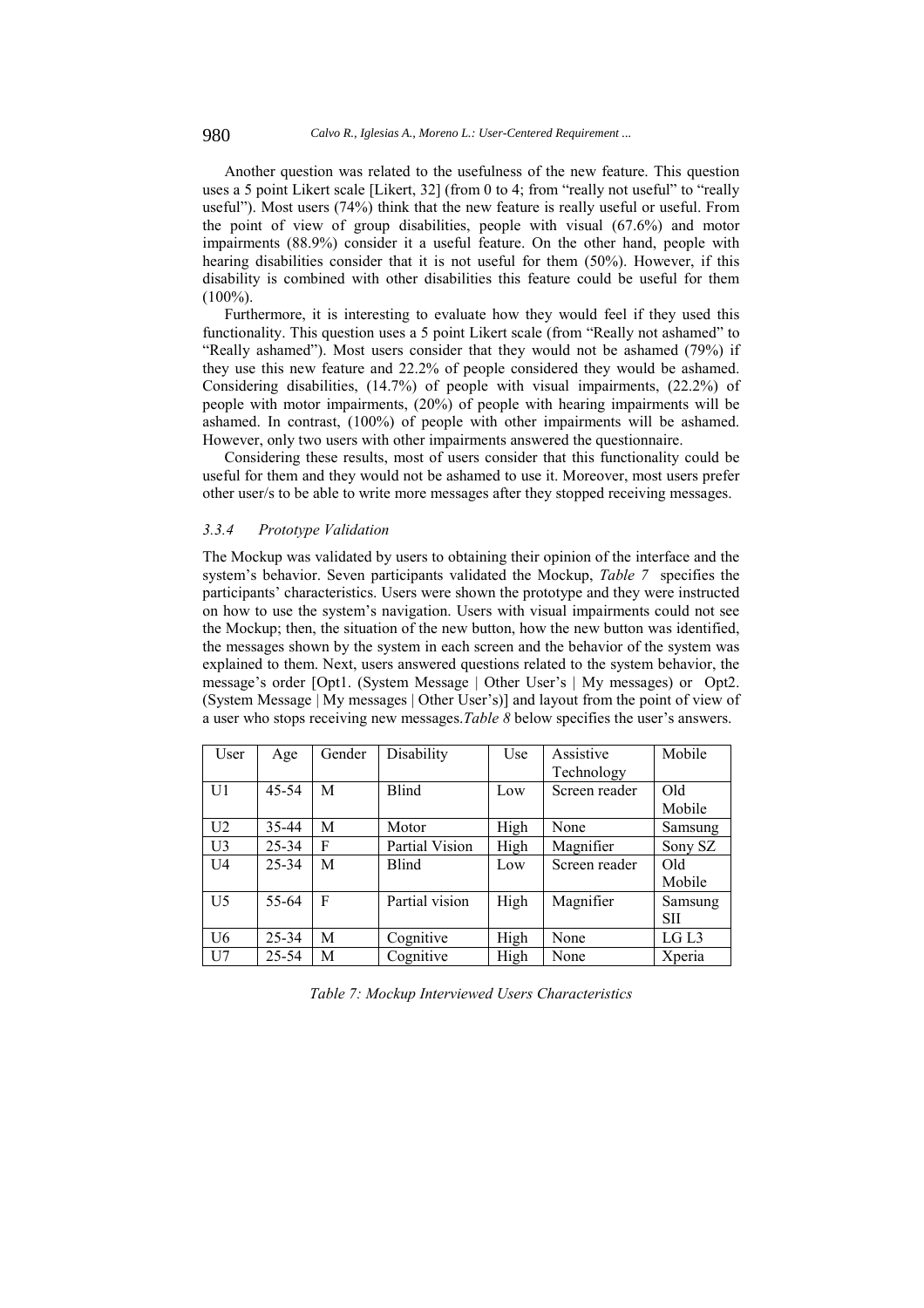| User           | Button vs     | <b>Button</b> | <b>Button</b>  | after<br>Mes. | Mes.    | Order    |
|----------------|---------------|---------------|----------------|---------------|---------|----------|
|                | Command       | Position      | identification | Stop          | Refresh | Message  |
| U1             | <b>Button</b> | <b>Bottom</b> | Pause/Renew    | Fine          | None    | Opt. 1   |
| U <sub>2</sub> | <b>Button</b> | Top           | Stop/Continue  | Shorter       | None    | Opt. 1   |
| U <sub>3</sub> | <b>Button</b> | <b>Bottom</b> | Pause/Renew    | Fine          | Fine    | Opt. 1   |
| U <sub>4</sub> | Both          | Top           | Pause/Renew    | Shorter       | Shorter | Opt. $1$ |
| U <sub>5</sub> | <b>Button</b> | <b>Bottom</b> | Pause/Renew    | Fine          | Fine    | Opt. 1   |
| U <sub>6</sub> | <b>Button</b> | <b>Bottom</b> | Hand/Renew     | Fine          | Fine    | Opt. 1   |
| U <sub>7</sub> | <b>Button</b> | <b>Bottom</b> | Hand/Renew     | Shorter       | Shorter | Opt. 1   |

#### *Table 8: Mockup Interviewed Users Answers*

The Mockup was used to avoid future problems of incomprehension of the system. Next, based on the user's opinion, the interface was improved. For example, the messages' order and the *Stop Autorefresh* button are modified.

# **4 Conclusions and Future work**

In this paper, the RE process to improve the interaction of chats for m-learning is described. HCI and SE methods were then combined following a methodological approach. The requirement elicitation, formalization and validation phases and the methods used in each phase are described in detail. After the elicitation phase, it has been detected that the most common problem that people face is related to the *Flow and Rhythm* of the conversation. People are not able to follow the conversation for many reasons which have been explained. To solve it, a new functionality, *Stop Autorefresh*, is added to improve the interaction. This study obtained users' opinion about it; and it shows that this functionality could be useful for people with disabilities.

This research work is currently validating a software prototype by users and experts to assure the usefulness of the *Stop Auto-refresh*.

#### **Acknowledgements**

This research was partially supported by the MA2VICMR (S2009/TIC-1542) project. Also, our thanks to all users who took part in the study.

# **References**

[AccessIT, 04] National Center on Accessible Information Technology in Education (AccessIT) How Do Courseware Products Differ on Accessibility?, 2004 http://net.educause.edu/ir/library/pdf/EDU03115e.pdf

[Bicen, 13] The Use of Social Networking Sites in Education: A Case Study of Facebook. Journal of Universal Computer Science, 19(5),2013, 658-671

[Blackboard, 12] Blackboard Collaborate. Blackboard IM Accessibility Guide. Enterprise instant messaging. V 4.1. Accessibility Guide. 2012. http://www.blackboard.com/Platforms/Collaborate/Services/On-Demand-Learning-Center/Enterprise-Instant-Messaging.aspx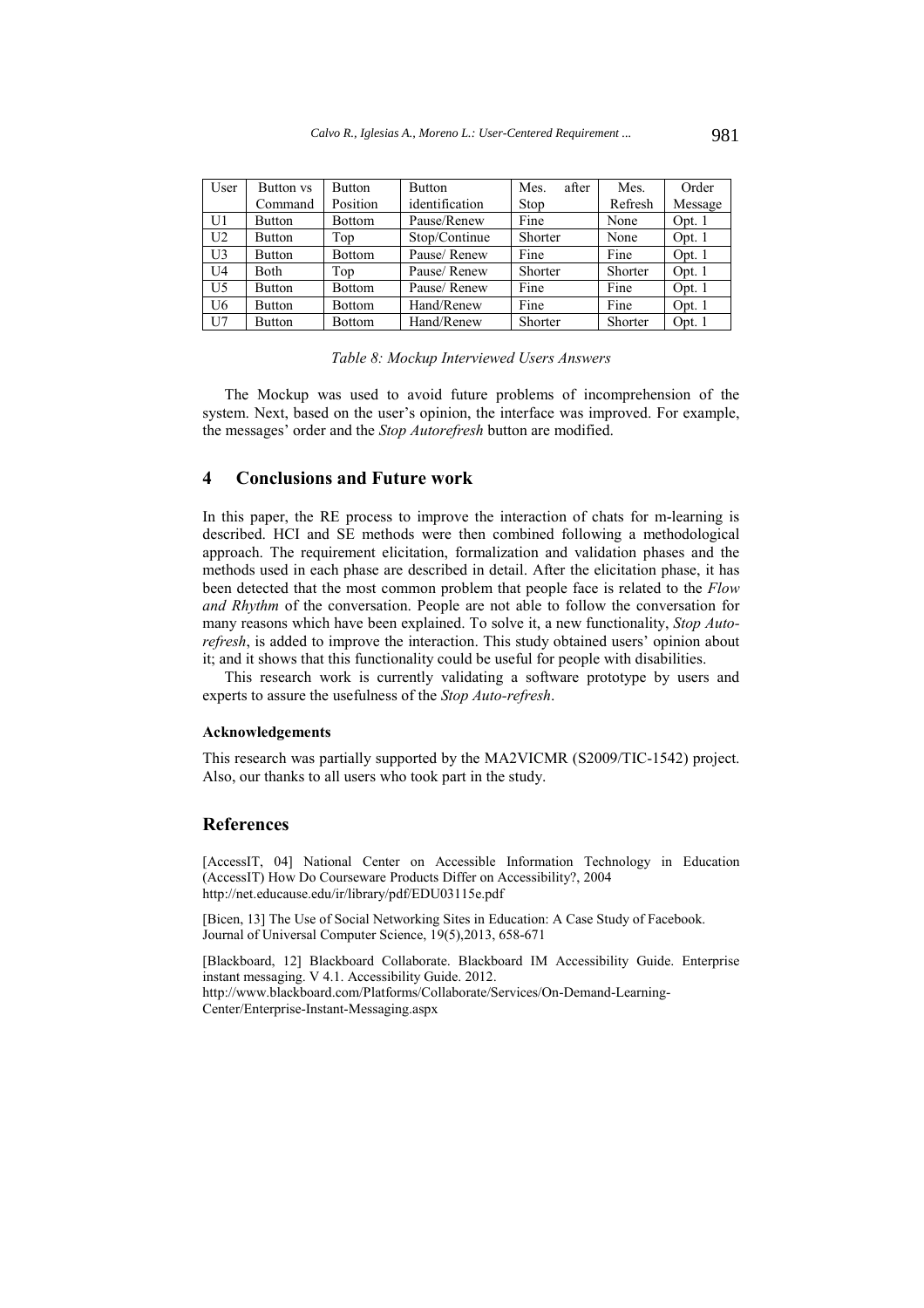[Blackboard,13] Blackboard. Accessibility.

http://www.blackboard.com/Platforms/Learn/Resources/Accessibility.aspx

[Booch, 99] Booch, G., Rumbaugh, J., and Jacobson, I.: The Unified Modeling Language User Guide. Addison-Wesley, Reading, MA, 1999

[Calvo, 12] Calvo, R., Moreno, L., Iglesias, A.: Requirements elicitation for designing an accessible chat, Revista Española de Innovación, Calidad e Ingeniería del Software, 8(1), 2012, 7-21

[Calvo, 13] Calvo, R., Gil, A., Iglesias, B., Iglesias,A.:2013). Are Chats and Forums accessible in e-learning systems? A heuristic evaluation comparing four Learning Content Management Systems. In Proc. ACM SIGCSE Conf. on Innovation and Technology in Computer Science Education, July, 2013, 342-342

[CAST, 11] Universal Design for Learning Guidelines version 2.0. Wakefield, MA: Author..

[Chen, 10] Chen, T., Yesilada, y., and Harper, S. What input errors do you experience? Typing and pointing errors of mobile Web users. Int. J. Human Computer Studies, 68(3), 2010, 138- 157

[Carroll, 97] Carroll, J.M.: Scenario-Based Design. Handbook of Human-Computer Interaction, North-Holland, Amsterdam, 1997

[Cockburn, 01] Cockburn, A.Writing Effective Use Cases. Addison-Wesley Boston. 2001

[Cooper, 03] Cooper, A. and Reimann, A.: About Face 2.0: The Essentials of Interaction Design. Wiley Publishing, Chichester, 2003

[Corlett, 05] Corlett, D., Sharples, M., Bull, S. and Chan, T. Evaluation of a mobile learning organizer for university students. Journal of Computer Assisted Learning. 21(3), 2005, 162-170

[De Paula, 03] De Paula, M.G.; Barbosa, S.D.J.; de Lucena, C.J.P. Relating Human-Computer Interaction and Software Engineering Concerns: Towards Extending UML Through an Interaction Modeling Language, PUC. 2003

[Dhir, 13] Dhir, A., Buragga, K. and Boreqqah, A. Tweeters on Campus: Twitter a Learning Tool in Classroom?, Journal of Universal Computer Science,19(5), 2013, 672-691

[Escalona, 04] Escalona, M.J. and Koch, N. Requirements engineering for web applications-a comparative study. Journal of Web Engineering, 2 2004, 193-212

[Guenaga, 04] Guenaga, M., Burguer, D. and Oliver, J. Accessibility for e-learning environments. In Proc. Int. Conf. Computers Helping People with Special Needs. July 2004, 626

[Hackett, 04] Hackett, S., Parmanto, B. and Zeng, X. Accessibility of Internet websites through time. In Proc. Int. ACM SIGACCESS Accessibility and Computing. Sept 2003, 18-20.

[Hampel, 99] Hampel, T., Keil-Slawik, R., Claassen, B., Plohmann, F. and Reimann, C. Pragmatic solutions for better integration of the visually impaired in virtual communities. In Proc. Int. ACM SIGGROUP Conf. on Supporting group work , November 1999, 258- 266

[Henry, 07] Henry, S. Just Ask. Integrating Accessibility Throughout Design. February 2007

[IEEE, 90] Institute of Electrical and Electronic Engineers. IEEE Standard Glossary of Software Engineering Terminology . New York, NY: Institute of Electrical and Electronics Engineers, 1990.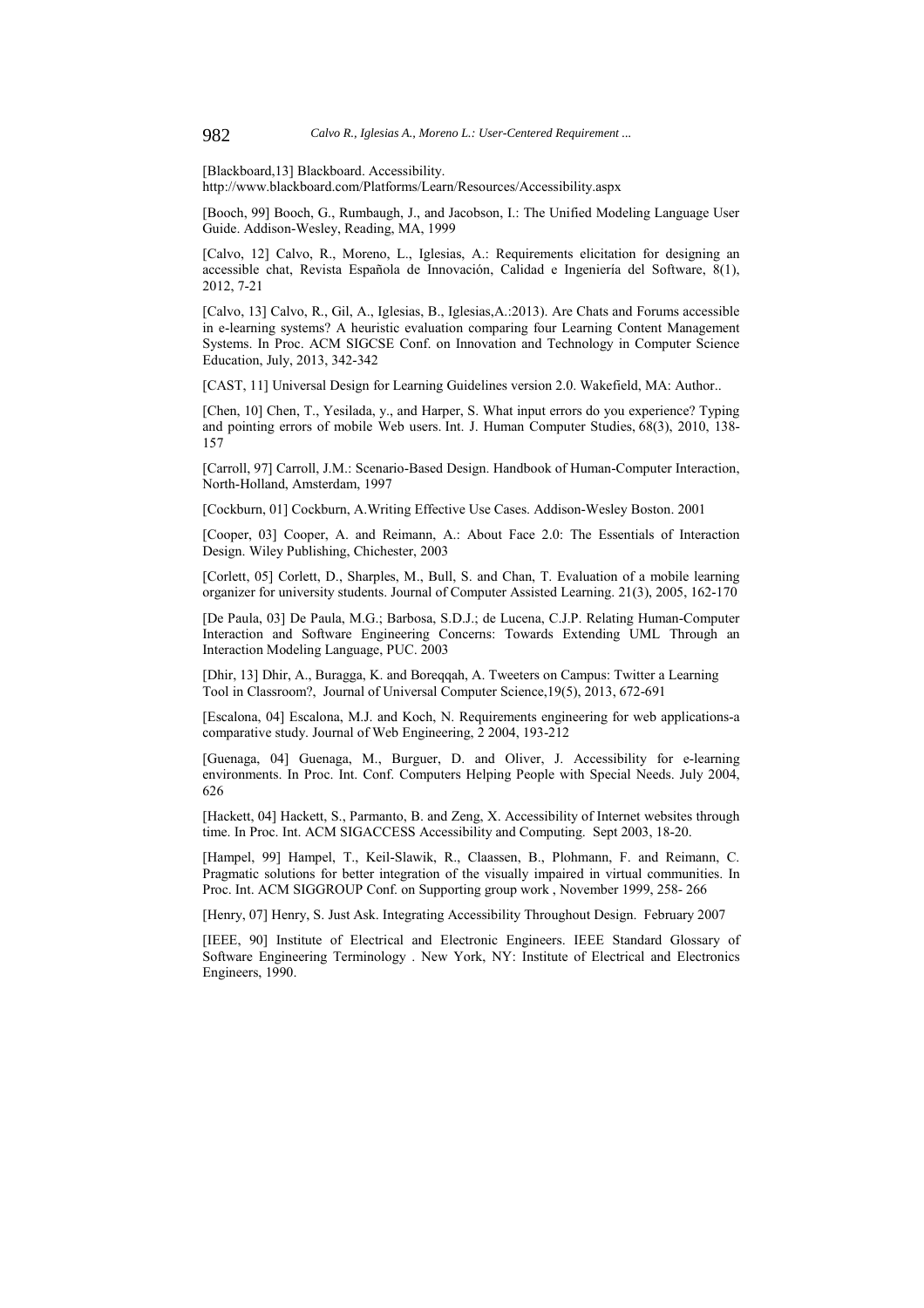[Imaz, 07] Imaz, M. and Benyon D. Designing with blends. Conceptual foundations of human-computer interaction and software engineering. The MIT Press, 2007.

[IMS, 04] IMS Guidelines for Developing Accessible Learning Applications, 2004. http://www.imsglobal.org/accessibility/accessiblevers/index.html

[ISO, 08] ISO 9241-171:2008 Ergonomics of human-system interaction -- Part 171: Guidance on software accessibility.

http://www.iso.org/iso/home/store/catalogue\_ics/catalogue\_detail\_ics.htm?csnumber=39080

[ISO, 11] ISO/IEC TS 29140:2011. Information technology for learning, education and training -- Nomadicity and mobile technologies

http://www.iso.org/iso/home/store/catalogue\_ics/catalogue\_detail\_ics.htm?csnumber=45163&i cs1=35&ics2=240&ics3=99

[ISO, 12] ISO/IEC 40500:2012 Information technology -- W3C Web Content Accessibility Guidelines (WCAG) 2.0.

http://www.iso.org/iso/iso\_catalogue/catalogue\_tc/catalogue\_detail.htm?csnumber=58625

[Jerome, 05] Jerome, B. and Kazman, R. Surveying the solitudes: An investigation into the relationships between human computer interaction and software engineering in practice. Human-Centered Software Engineering—Integrating Usability in the Software Development Lifecycle, 8, 2005, 59-70.

[Juristo, 07] Juristo, N., Moreno, A. and Sanchez-Segura, M. Guidelines for Eliciting Usability Functionalities. IEEE Transactions on Software Engineering. 33, . 2007, 744-758.

[Kantorowitz, 05] Kantorowitz, E. and Lyakas, A. Use-case components for interactive information systems. Science of Computer Programming. 56(1-2), 2005, 5-21.

[Kitchenham, 01] Kitchenham, B. and Pfleeger, S. Principles of survey research: parts 1-6. ACM SIGSOFT Software Engineering Notes. 2, 5. 2001.

[Kozˇuh, 14] Kozˇuh, I., Hintermair, M., Holzinger, A. Volcˇicˇ, Z. And Debevc, M. Enhancing universal access: deaf and hard of hearing people on social networking sites. Universal Access in the Information Society, 1-9.

[Kramer, 88] Kramer, Jeff, Ng, Keng, Potts, Colin, and Whitehead, Ken. Tool Support for Requirements Analysis. Software Engineering Journal, 3, 1988, 86-96.

[Landay, 96] Landay, J. and Myers, B.: Sketching storyboards to illustrate interface behaviors. In Proc. Conf. Companion on Human Factors in Computing Systems. April 1996, 193-194.

[Lazar, 07] Lazar, J., Allen, A. , Kleinman, J. And Malarkey C. What Frustrates Screen Reader Users on the Web:A Study of 100 Blind Users. Int. Journal of Human-computer Interaction, 22(3), 2007, 247–269.

[Likert, 32] Likert, R. 1932*. A Technique for measurement attitudes*. Archives of Psychology. 22, 140.

[Lyytinen, 187] Lyytinen, K. And Hirschheim, R. Information systems failures—a survey and classification of the empirical literature. Oxford Surveys in Information Technology. Pp. 257- 309. Oxford University Press. 1987.

[Maguire, 01] Maguire, M. Methods to support human-centred design. International Journal of HumanComputer Studies, 55 (4), 2001. 587-634

[Moodle, 11] Moodle. Using chat. http://docs.moodle.org/23/en/Chat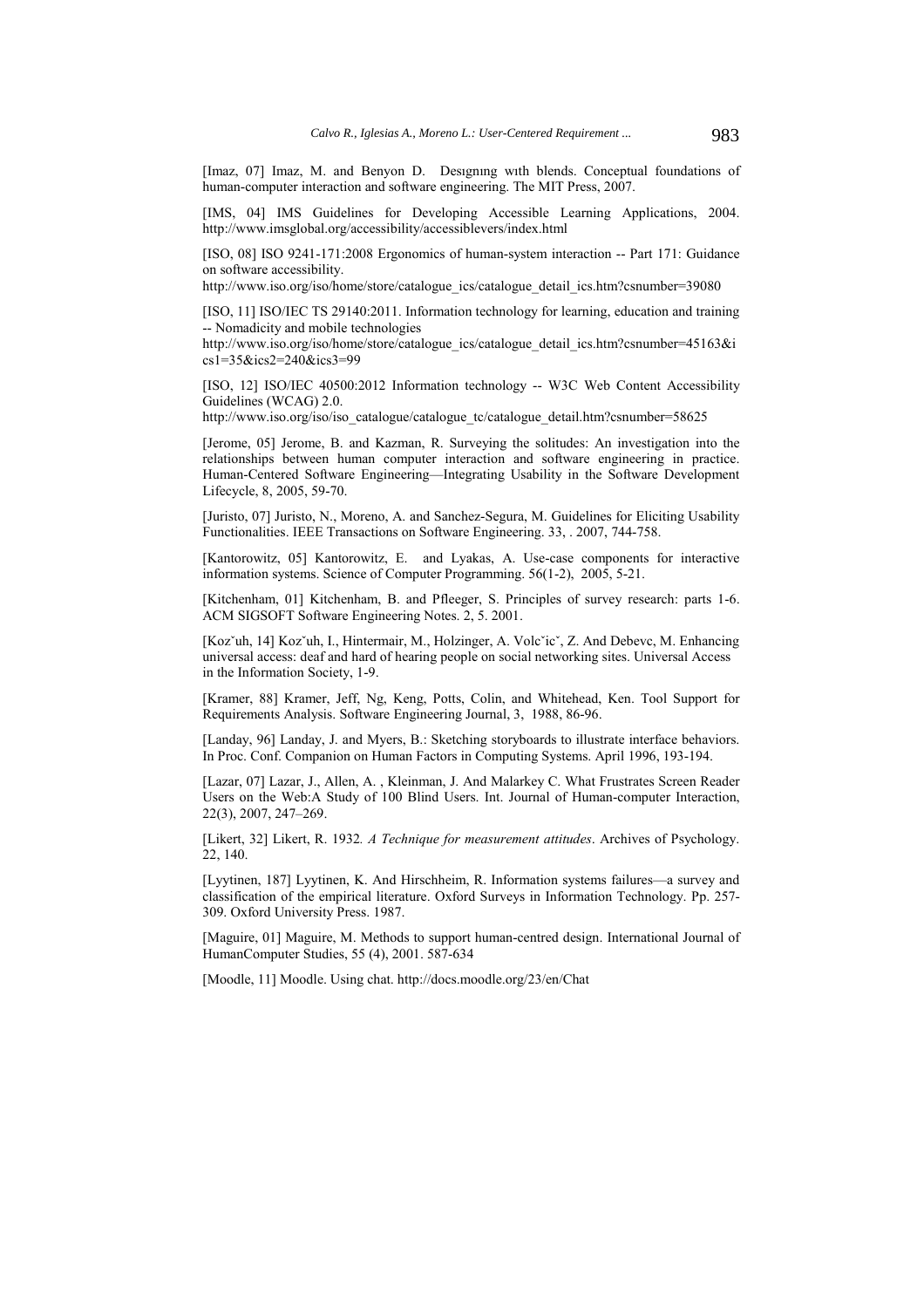[Nielsen, 93] Nielsen, J. and Hackos, J. Usability Engineering. Academic press San Diego, 1993

[Noll, 10] Noll, J., Beecham, S. and Richardson, I.: Global Software Development and Collaboration Barriers and Solutions, ACM Inroads. 1(3), 2010, 66-78

[Nuseibeh, 00] Nuseibeh, B.; Easterbrook, S. Requirements engineering: a roadmap ACM, 2000

[Patton, 02] Patton, M. 2002. Qualitative research and evaluation methods. Thousand Oaks, CA: Sage

[Pilling, 09] Pilling, D. and Barrett, P. 2009 Text Communication Preferences of Deaf People in the United Kingdom. Journal Deaf Students Deaf Education. 13(1), 2009, 92-103.

[Preece, 02] Preece, J., Rogers, Y., and Sharp, H.. Interaction Design: Beyond Human-Computer Interaction. 2002

[Pressman, 92] Pressman, R.S. and Ince, D., Software engineering: A practicioners appoach. McGraw-hill New York, 1992

[Robertson, 06] Robertson, ,S. and Robertson J. Mastering the Requirements Process, 2006

[Rosson, 02] Rosson, M.B. and Carroll, J.M. Scenario-based usability engineering In Proc. Conf. on Designing interactive systems: processes, practices, methods, and techniques, 2002, 413-413

[Royle, 09] Royle, K., Jenkins, C. and Nickless J. Using PictoChat on the Nintendo DS to Develop Children's Exploratory Talk through Productive Learning Conversations during Collaborative Group Work. Journal of the Research Center for Educational Technology. 6 (1), 2009, 76-93

[Schoeberlein, 09] Schoeberlein, J. and Wang, Y. Evaluating Groupware Accessibility. In Universal Access in Human-Computer Interaction. Applications and Services, 2009, 414–423

[Seffah, 05] Seffah, A. Gulliksen J. and Desmarais, M. Human centered software engineering. Integrating Usability in The Software Development Lifecycle. Springer. 2005

[Sutcliffe, 03] Sutcliffe, A. Scenario-based Requirements Engineering. In Proc. IEEE Int. Requirements Engineering Conference, Sept. 2013, 320-329

[Sutcliffe, 13] Sutcliffe, A. Requirements Engineering. In: Soegaard, Mads and Dam, Rikke Friis (eds.). "The Encyclopedia of Human-Computer Interaction, 2nd Ed.". Aarhus, Denmark: The Interaction Design Foundation.

[Thayer, 97] Thayer, R.; Dorfman, M. Software Requirements Engineering. Wiley-IEEE Press. 1997

[Tiresias,09] Tiresias. Mobile Phones, 2009 http://www.tiresias.org/research/guidelines/telecoms/mobile.htm

[Uden, 07] Uden, L.: Activity theory for designing mobile learning. Int. Journal Mobile Learning and Organisation, 1(1), 2007, 81–102.

[UK Law, 01] Special Educational Needs and Disability Act (SENDA) 2001. http://www.legislation.gov.uk/ukpga/2001/10/contents

[USA Law, 04] Individuals with Disabilities Education Act (IDEA) of 2004. http://idea.ed.gov/